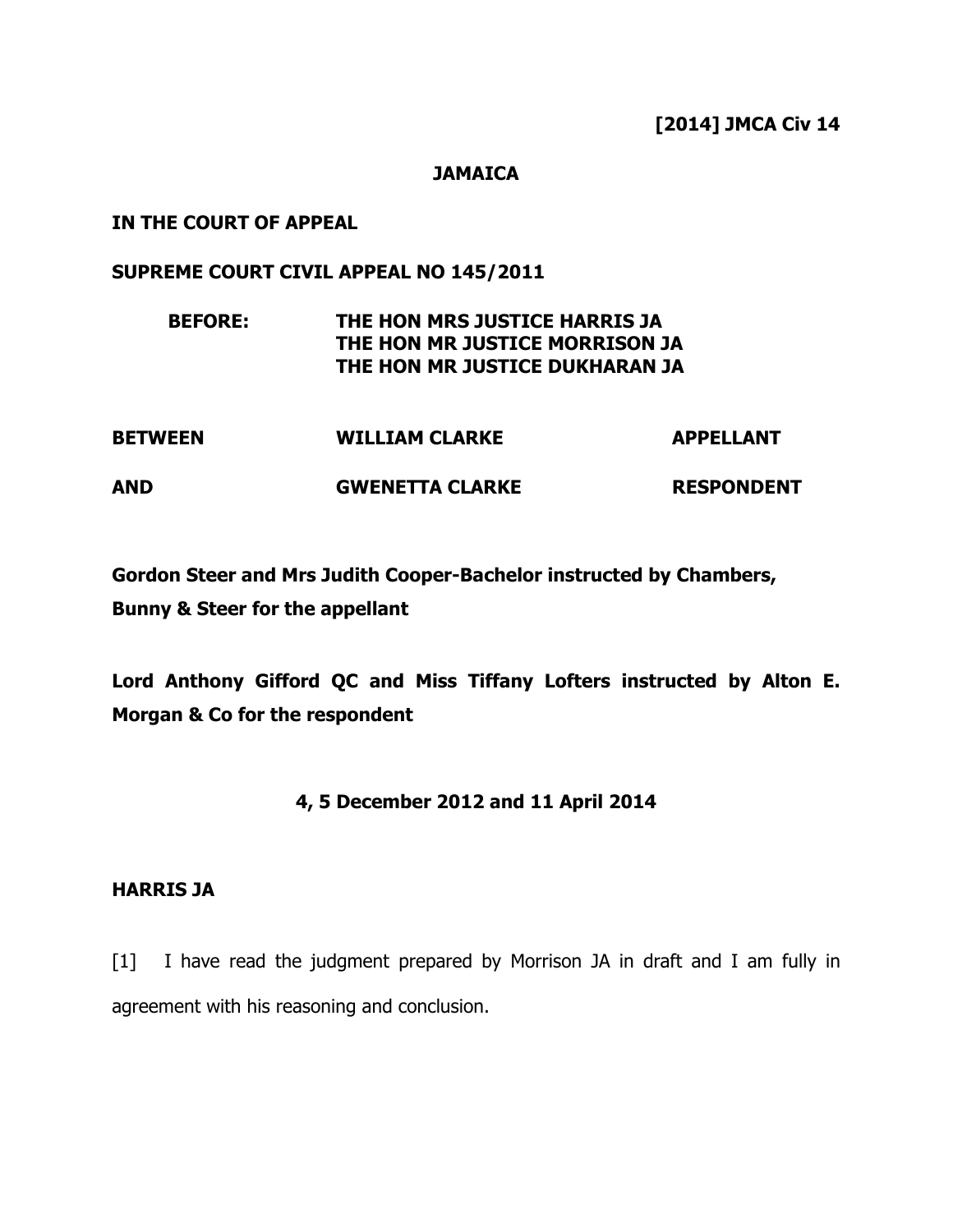#### MORRISON JA

#### **Background**

[2] On 18 July 2011, Sykes J made an order for further disclosure in proceedings commenced by the respondent ('Mrs Clarke') against the appellant ('Mr Clarke') on 14 April 2009 under the Property (Rights of Spouses) Act 2004 ('the Act'). In this appeal, which is brought pursuant to the grant of leave to appeal by this court on 2 December 2011, Mr Clarke challenges the learned judge's order for further disclosure.

[3] The parties were married to each other on 21 July 1973 and their marriage was dissolved, after the commencement of these proceedings, on 16 November 2010. On Mrs Clarke's account, she had in fact moved out of the matrimonial bedroom from 19 November 2008.

[4] By her amended fixed date claim filed on 27 July 2010, Mrs Clarke sought orders under the Act in relation to several items of property, in respect of which she claims to be a joint legal and beneficial owner with Mr Clarke. This aspect of the proceedings is specifically concerned with Mrs Clarke's claim for a declaration that she is entitled to a half interest -

> "…in all…the investments, savings, monetary instruments, pension entitlements and other perquisites or benefits attached to [Mr Clarke's] current or former employment and monies, whether held in the name of the parties, in the name of [Mr Clarke] only or on his behalf or for his benefit."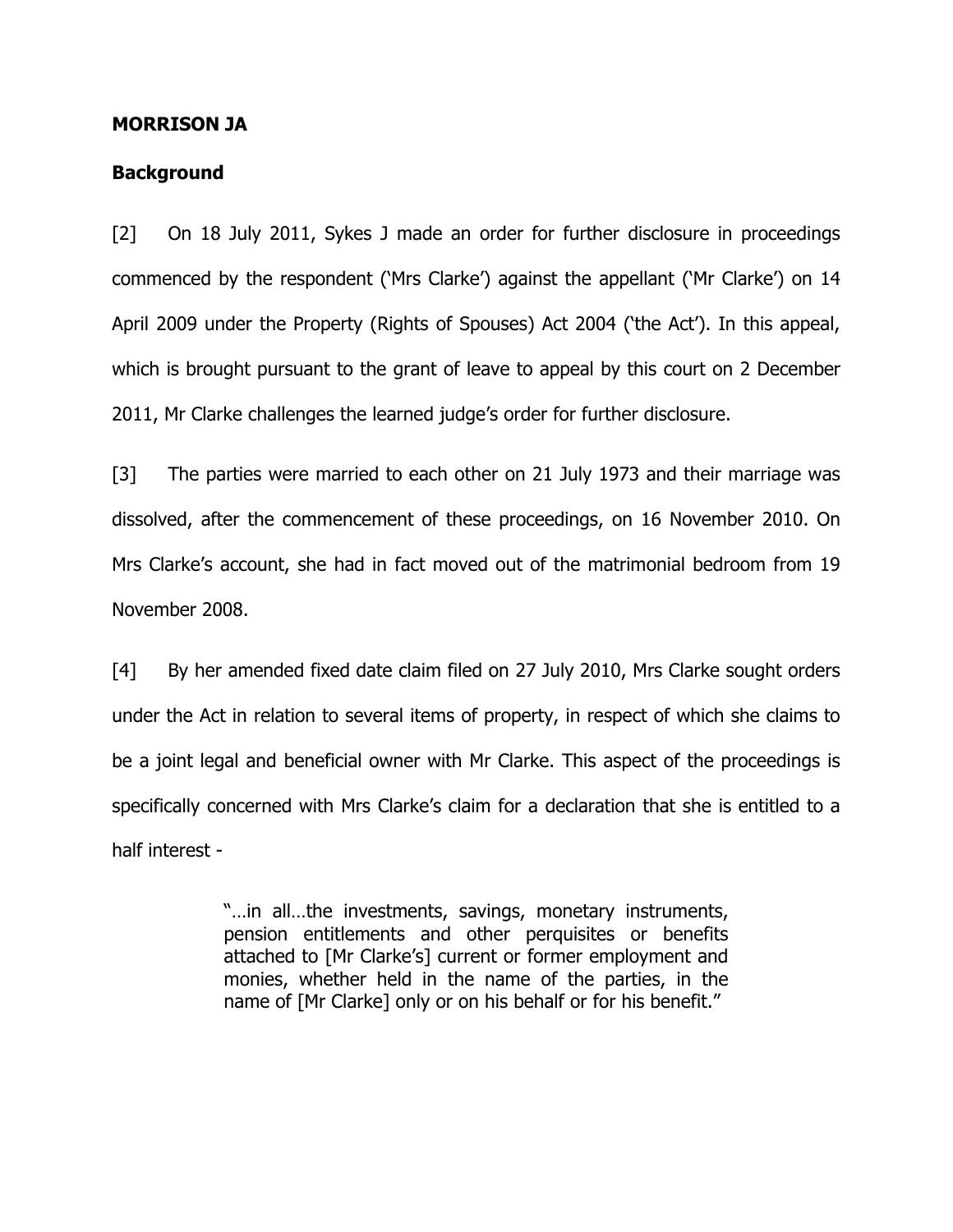[5] The "current or former employment" referred to in the fixed date claim form was Mr Clarke's 40-year employment to the Bank of Nova Scotia Jamaica Ltd ('the bank'). During his last 13 years with the bank, Mr Clarke served as its president and chief executive officer. His employment with the bank formally ended upon his early retirement from its service, with effect from 1 November 2008.

[6] A dispute arose between Mr Clarke and the bank as to what would constitute a fair and equitable retirement plan for him. As a result, Mr Clarke commenced litigation against the bank on 24 December 2008, to determine whether, as he maintained, there was a binding agreement between the parties to submit their differences to arbitration. The background to this dispute – and, indeed, to Mr Clarke's retirement - is that it is common ground that Mr Clarke did not initiate the steps which ultimately led to his separation from the service of the bank. This is how Cooke JA described it in his judgment in *William Clarke v Bank of Nova Scotia Jamaica Ltd* (SCCA No 38/2009, judgment delivered 2 October 2009, at para. [57]):

> "[Mr Clarke] was summoned to a meeting in Toronto, Canada by Robert Pitfield, the Chairman of the Board of [the bank]. This meeting was on July 8, 2008. Also present at this meeting was the Deputy Chairman of the [bank's] Board. At this meeting [Mr Clarke] was informed that a decision had been made. He would 'be separated' from [the bank] and would retire on August 31, 2008. This separation would be done on 'an amicable basis to be negotiated'...[Mr Clarke] 'was apprised of certain allegations and complaints made against him with regard to his personal and professional conduct that called seriously into question [his] fitness to continue as CEO of [the bank]'... At the meeting of July  $8<sup>th</sup>$  in Canada, [Mr Clarke] was given a letter which proposed the terms on which he should retire. This was not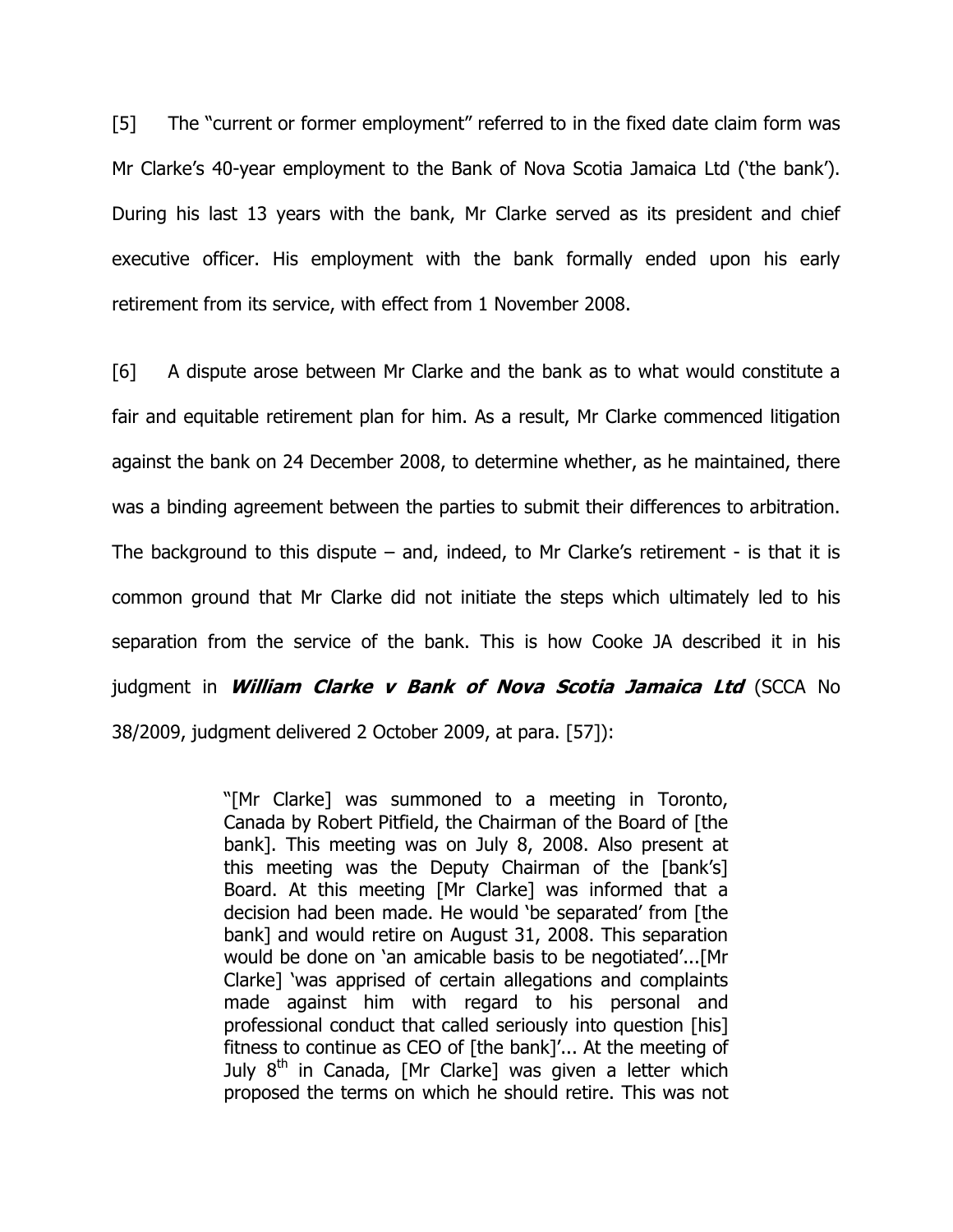accepted. Subsequent negotiations between the parties as to the terms of [Mr Clarke's] retirement package have proved fruitless and it would not be unfair to say that both parties, despite any outgoing show, understood that there would be no amicable resolution to this issue. Thus, after this meeting, [Mr Clarke's] separation from [the bank] was not an issue; it was a *fait accompli*. The sole question pertained to the terms of the retirement package. Of course...[the bank] was faced with the factor of dealing with [Mr Clarke's] retirement in such a manner that, as regards public consumption, there would be no fallout in any way to [the bank's] operation. This was a sensitive task."

[7] In the result, in *Clarke v Bank of Nova Scotia Limited*, this court granted a declaration that [Mr Clarke] and the bank were "bound by agreement to submit to Arbitration the existing dispute between them as to what is a fair and equitable retirement plan for [Mr Clarke] having regard to all the circumstances". The principal issue that arises in the instant appeal is whether this dispute between Mr Clarke and the bank falls within the definition of 'property' set out in section 2(1) of the Act:

> "'property' means any real or personal property, any estate or interest in real or personal property, any money, any negotiable instrument, debt or other chose in action, or any right or interest whether in possession or not to which the spouses or either of them is entitled;"

## The proceedings in the court below

[8] On 19 November 2009, pursuant to Mrs Clarke's application, Thompson-James J made an order for standard disclosure "of all assets owned by the parties or in which the parties have an interest in [sic]". The learned judge also made an order for specific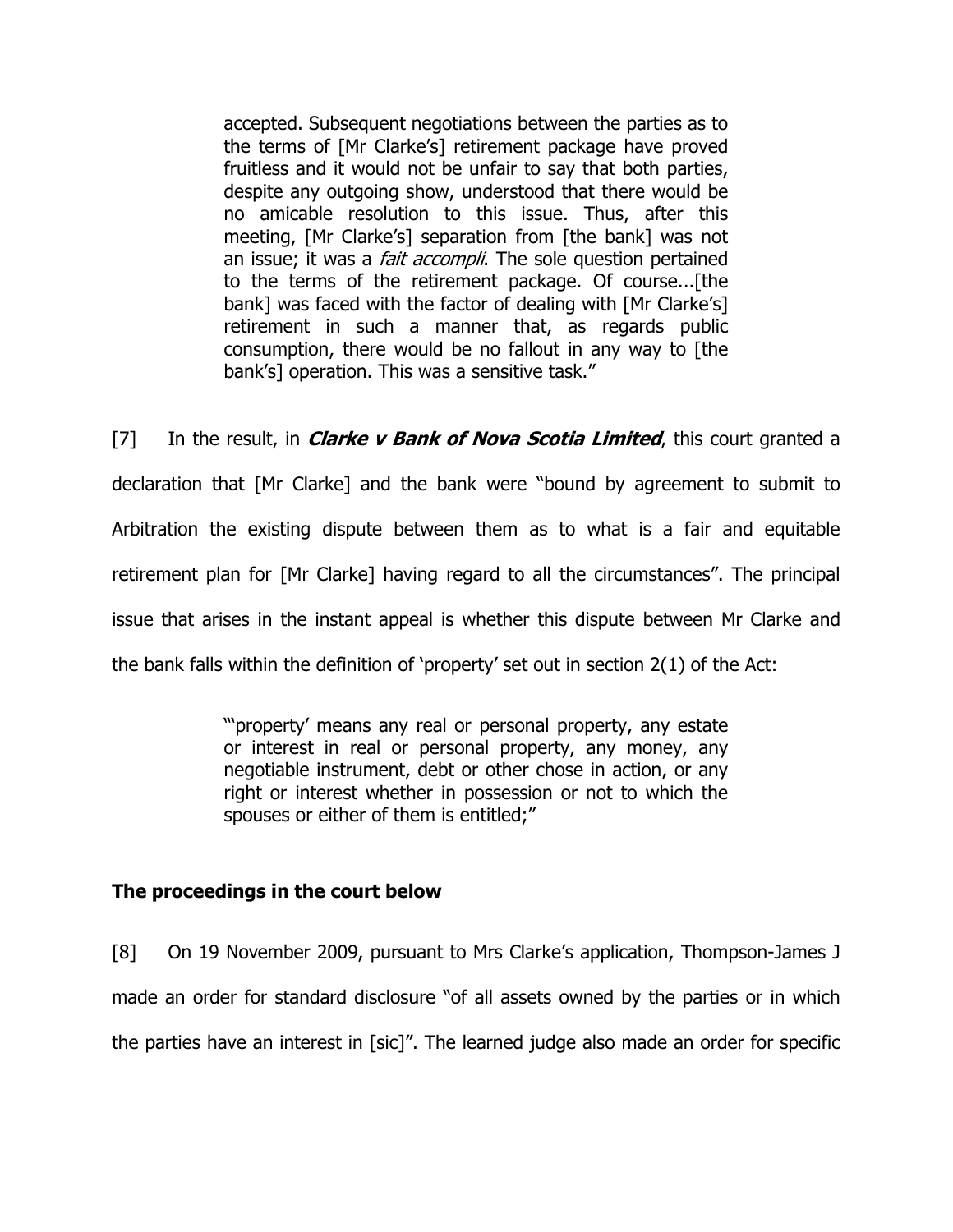disclosure, to include "(b) original and subsequent pension documents issues [sic] by the Bank of Nova Scotia".

[9] In a further affidavit filed on 20 May 2011, Mrs Clarke referred to Mr Clarke's retirement from the bank and to discussions between them on the question of his "retirement package":

> "14. That I am advised by my Attorneys-at-law and do verily believe that the dispute between the Defendant and the Bank is a chose in action and is therefore marital property subject to distribution under the Property (Rights of Spouses) Act 2004.

> 15. That I am further advised by my Attorneys-at-Law and do verily believe that under the said Act, the Defendant's pension and retirement benefits are matrimonial property, to the extent that they are rights and interests to which the Defendant became entitled to during the marriage.

> 16. That in further reference to the judgment of the Court of Appeal I confirm that there is no dispute that the Defendant is to receive from the Bank, financial compensation relating to his retirement in 2008. I therefore know that the Defendant will, as a matter of certainty, receive financial compensation in relation to his employment with, and retirement from, the Bank during the course of our marriage.

> 17. That I fear that the Defendant may be delaying arbitration proceedings in the hope that the property distribution dispute herein will be finalized before he accepts and/or receives his retirement entitlements, and so enable him [sic] take the full benefit of same.

> 18. That I fear that if this honourable court should proceed to make an award in relation to matrimonial property without considering my matrimonial property rights to an equal share of the Defendant's retirement entitlement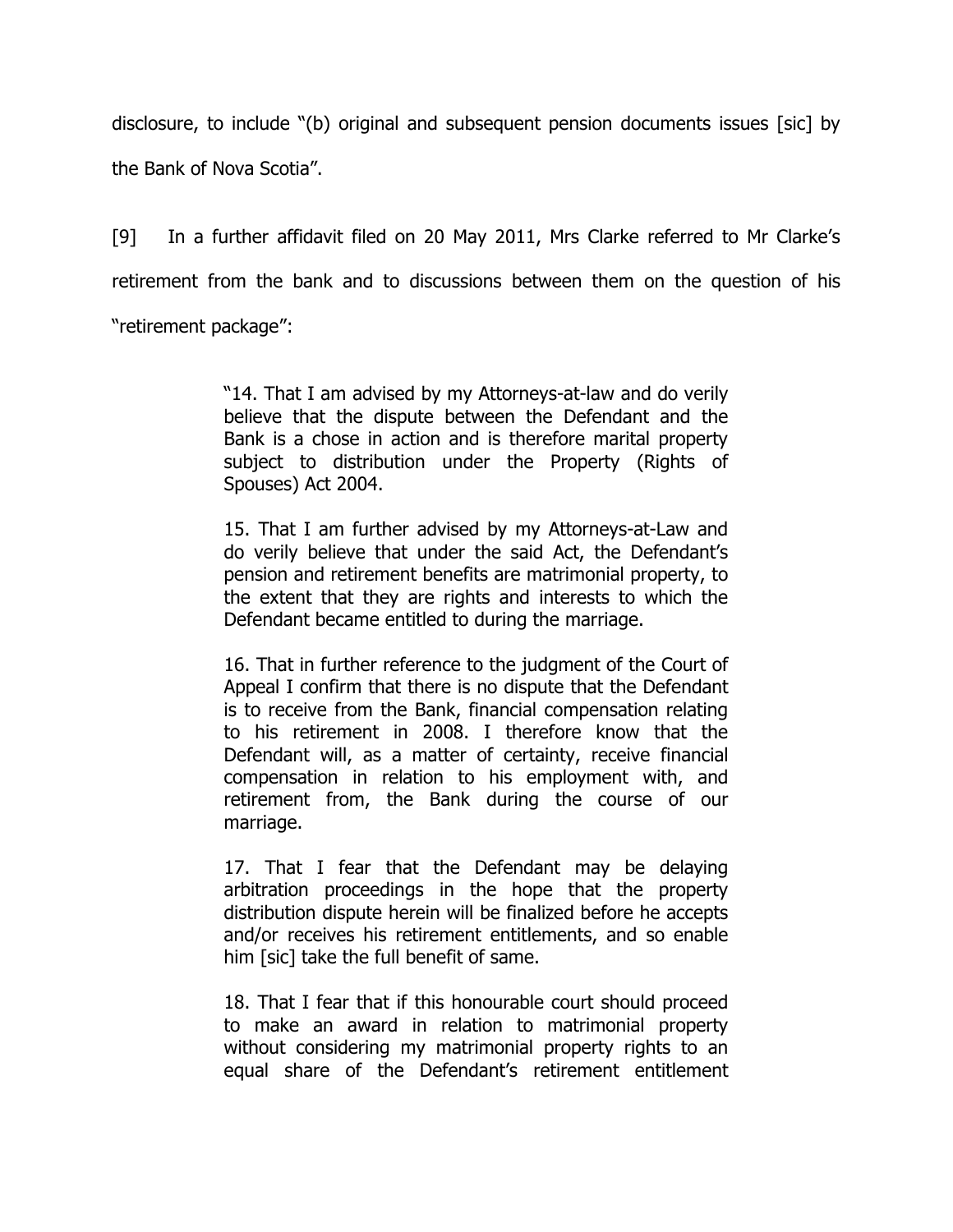earned during the marriage, then I would suffer great prejudice.

19. That in the circumstances I humbly pray that this honourable Court will grant orders herein contemplating an equal or equitable share of all remaining family property including the monetary value of the Defendant's retirement entitlements."

[10] In his affidavit filed in response to this affidavit on 13 June 2011, Mr Clarke denied (at para. 10) discussing with her "any matter pertaining to my dispute with my former employers". In response to Mrs Clarke's comment on the status of the arbitration proceedings, Mr Clarke stated (at para. 14) that "the dispute between my former employers and myself has been referred to arbitration". Finally, Mr Clarke denied (at para 17) that Mrs Clarke "has an equal right to any settlement to which I may be entitled to [sic] by virtue of my early retirement or otherwise".

[11] On 7 July 2011, prompted by an item of news, Mrs Clarke made an application to the court for a further order for standard disclosure of the details of (a) the terms of the settlement between Mr Clarke and the bank, and (b) Mr Clarke's retirement package and entitlement. The basis of her application was set out in her affidavit sworn to on 5 July 2011. After restating the advice which she had received that the dispute between Mr Clarke and the bank as to his retirement benefits was a "chose in action", Mrs Clarke said this:

> "6. That I have recently read a news article published in the Jamaica Observer dated June 17, 2011, wherein it was reported that [Mr Clarke] and the Bank have arrived at a settlement having regard to the said chose in action and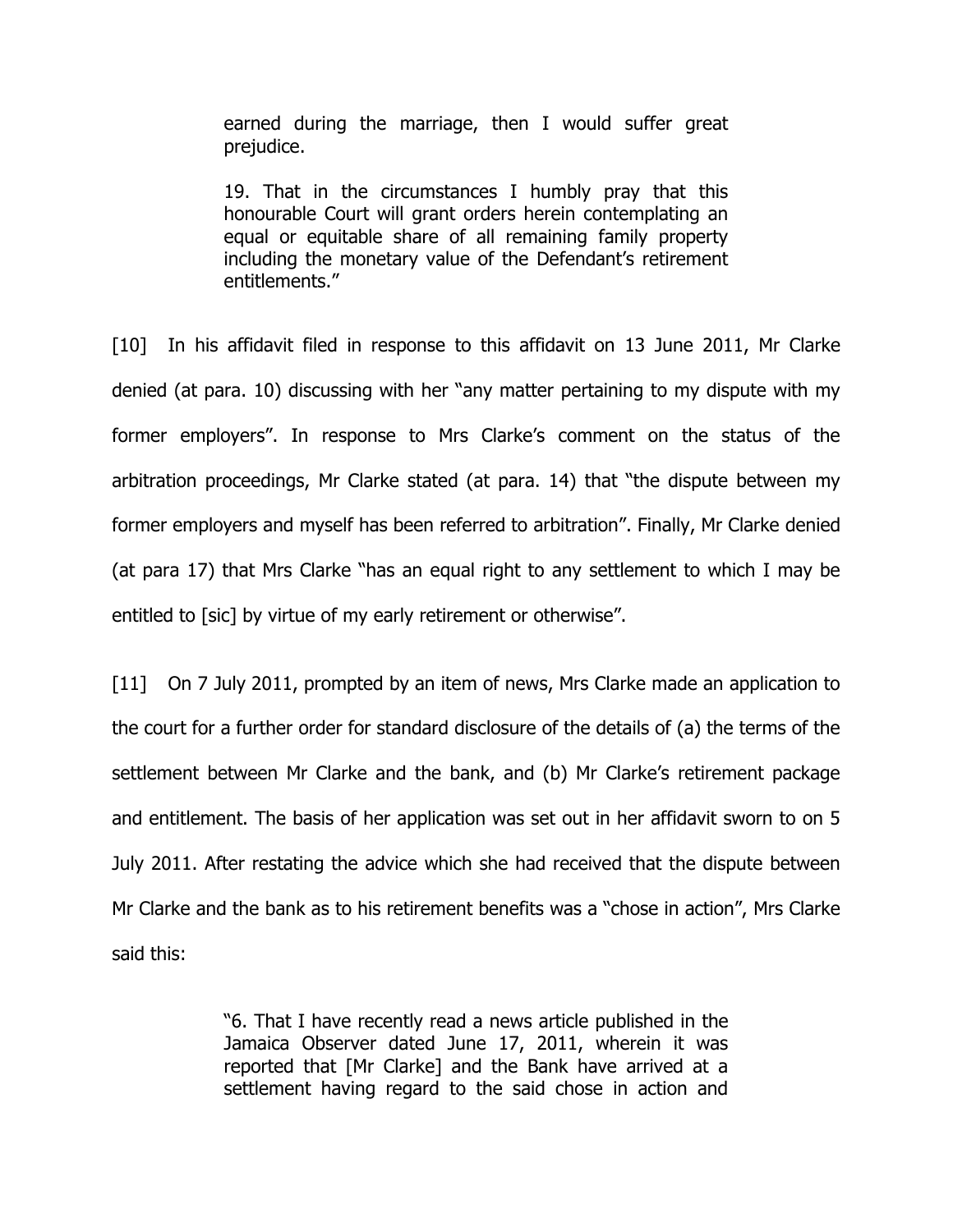retirement package entitlements. That to date I have not seen any statement made by [Mr Clarke] denying the truth of the said article...

7. That I am advised by my Attorneys-at-Law and do verily believe that [Mr Clarke] has a duty of continuous disclosure regarding documents and information relevant to the matters in question in the proceedings until the proceedigns are concluded.

8. That [Mr Clarke] has not provided me with any information or documentary records of the said settlement and his retirement package.

9. That I am advised by my Attorney-at-Law and do verily believe that there is no record of the recent events involving the chose in action settlement, retirement package, and related property and monetary awards, before the court for consideration.

10. That I fear that if this honourable court should proceed to make an award in relation to matrimonial property without considering my matrimonial property rights to an equal share of [Mr Clarke's] chose in action and retirement entitlement earned during the marriage, then I would suffer great prejudice.

11. That in the circumstances I humbly pray that this honourable Court will grant orders sought herein so as to detremine [sic] the full extend [sic] of all remaining family property including the monetary value of [Mr Clarke's] retirement entitlements."

[12] Mr Clarke responded to this affidavit in a short affidavit of his own, sworn to on

12 July 2011. The material paragraphs read as follows:

"3. There was an oral contract of employment between the Bank of Nova Scotia Jamaica Limited and myself. It was a contract of indefinite duration. This contract could have been terminated either by me or the Bank by written notice on either side.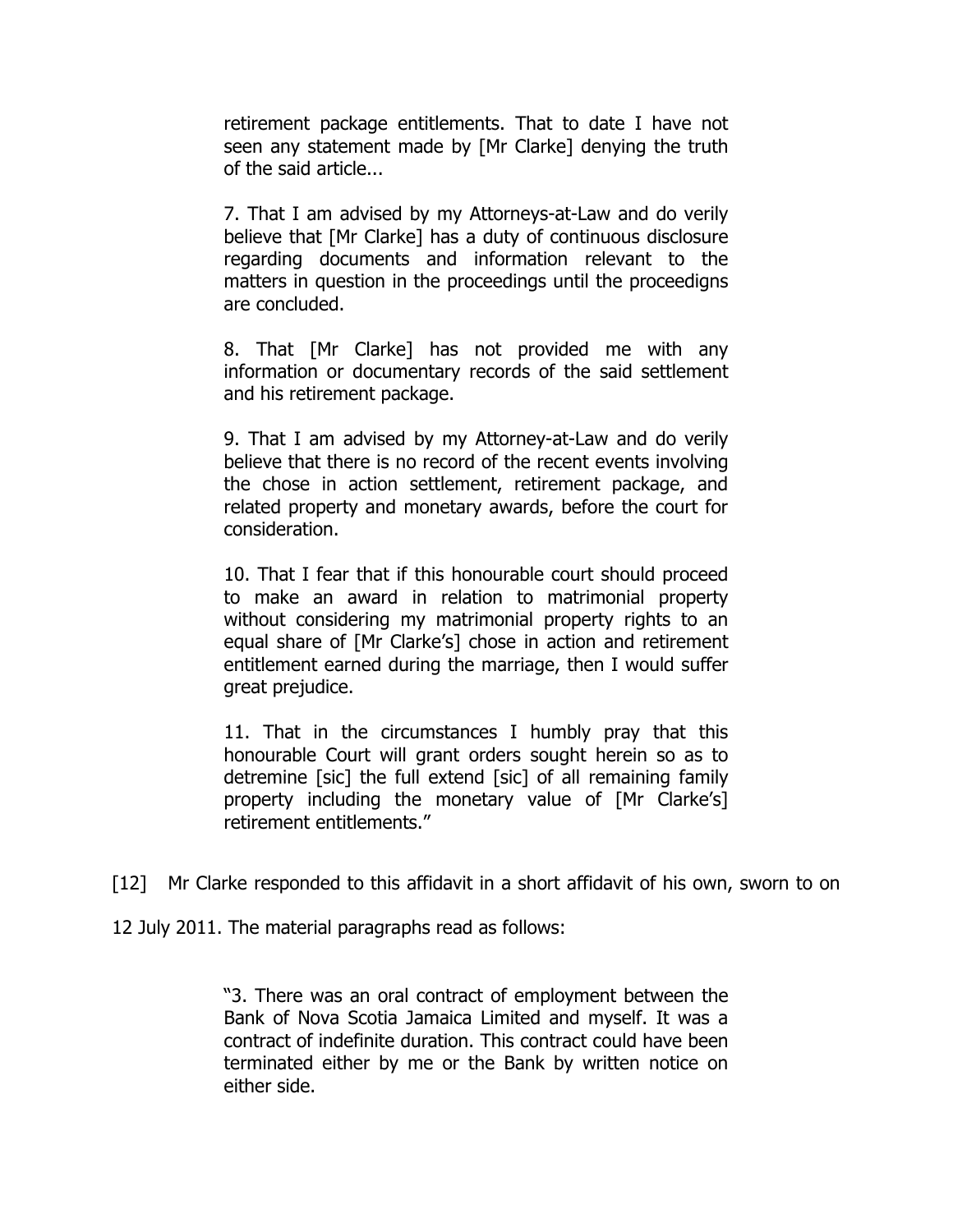4. I opted to go on early retirement. I was not entitled to retirement benefits save and except my pension, which I duly received.

5. I could not sue the bank for 'retirement benefits' as they were not due to me. Anything offered to me by the Bank was gratuitous and in an effort to save the Bank from unfavourable publicity.

6. My lawsuit against the bank was instituted with the aim of having the dispute arbitrated, as I had no cause of action against the bank.

7. Therefore in the circumstances, my lawsuit against the Bank cannot be deemed a chose in action and I pray that this Honourable Court will deny the application sought by the claimant in her Notice of Application for Court Orders."

[13] It is on the basis of this material that Sykes J made the following order for

further disclosure by Mr Clarke:

"1. There be standard disclosure of the details of the terms of settlement of the chose in action being the dispute between [Mr Clarke] and [the bank]...

2. There be standard disclosure of the details of [Mr Clarke's] retirement package and entitlements...

3. The documents disclosed pursuant to this Order and the contents thereof shall remain confidential and shall not be copied or disclosed by [Mrs Clarke] or her Attorneys-at-Law to any person, except for the purposes of these proceedings.

..."

[14] Among other things, the learned judge considered the submission of counsel for Mrs Clarke that Mr Clarke was, in effect, constructively dismissed and that, on that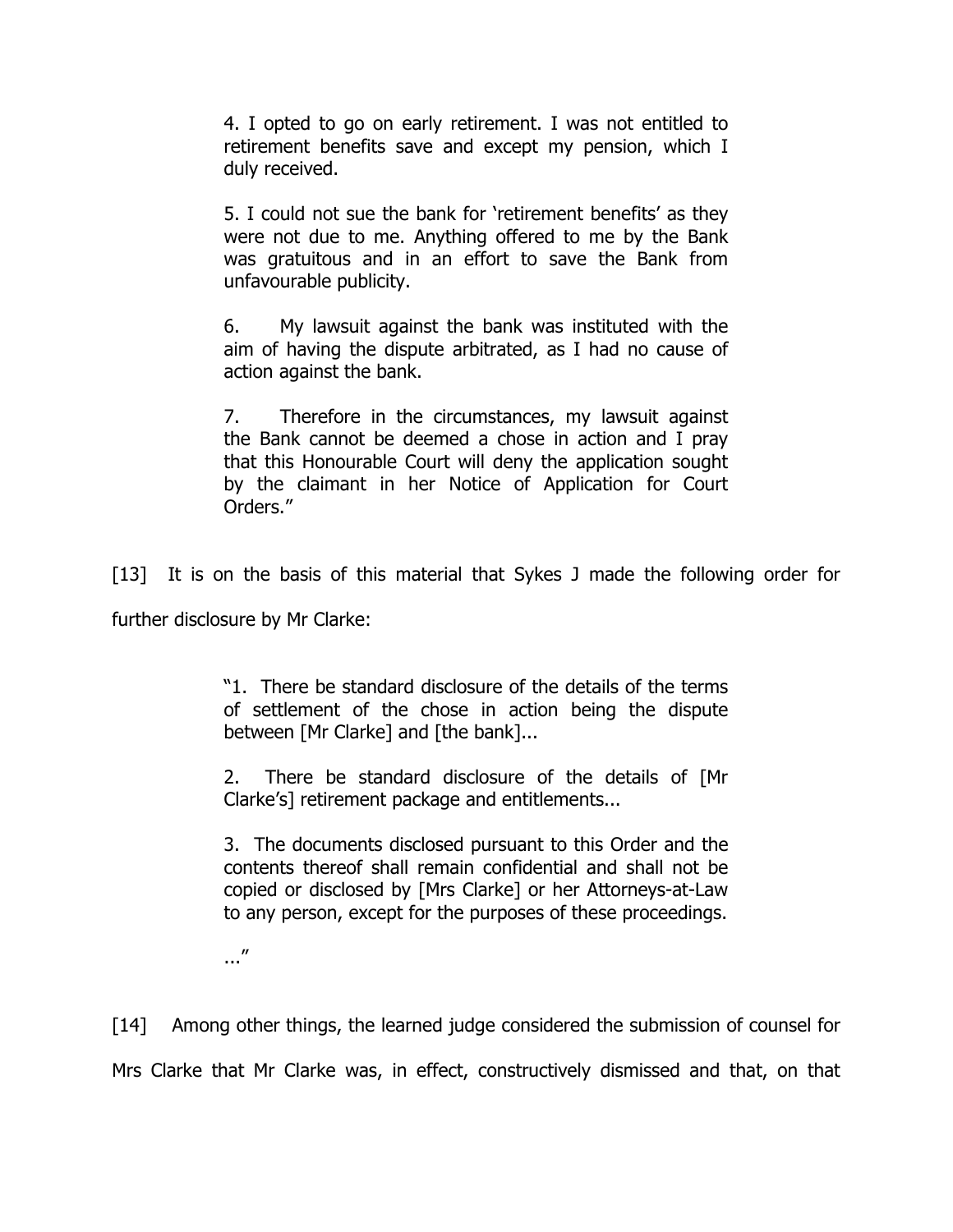basis, he had a cause of action against the bank, which had arisen as early as July 2008. However, the judge declined (at para. [22]) "to label the bank's conduct as amounting to constructive dismissal in circumstances where the bank is not party to this claim". But the judge nonetheless expressed the view that a "reasonable argument could be made that Mr Clarke was constructively dismissed and so a cause of action arose from 8 July 2008". The order was therefore made on two bases, firstly, that Mr Clarke's dispute with the bank over the terms of his compensation upon his early retirement was capable of being a "chose in action" within the meaning of section 2 of the Act; and secondly, that in any event, the terms of Thompson-James J's order for disclosure were sufficiently wide to encompass Mr Clarke's settlement with the bank, disclosure being an ongoing process.

#### The grounds of appeal

[15] The two grounds of appeal filed on Mr Clarke's behalf are as follows:

"(a) The learned trial Judge's finding that there was a chose in action is against the weight of the evidence.

(b) The finding of constructive desertion [sic] was against the weight of the evidence."

[16] Mr Gordon Steer for Mr Clarke referred us to the decisions of the English Employment Appeal Tribunal ('the EAT') in **Sheffield v Oxford Controls Co Ltd** [1979] ICR 396 and Optare Group Ltd v Transport and General Workers Union [2007] UKEAT 0143 07 1007, to make the point that, Mr Clarke having opted to resign,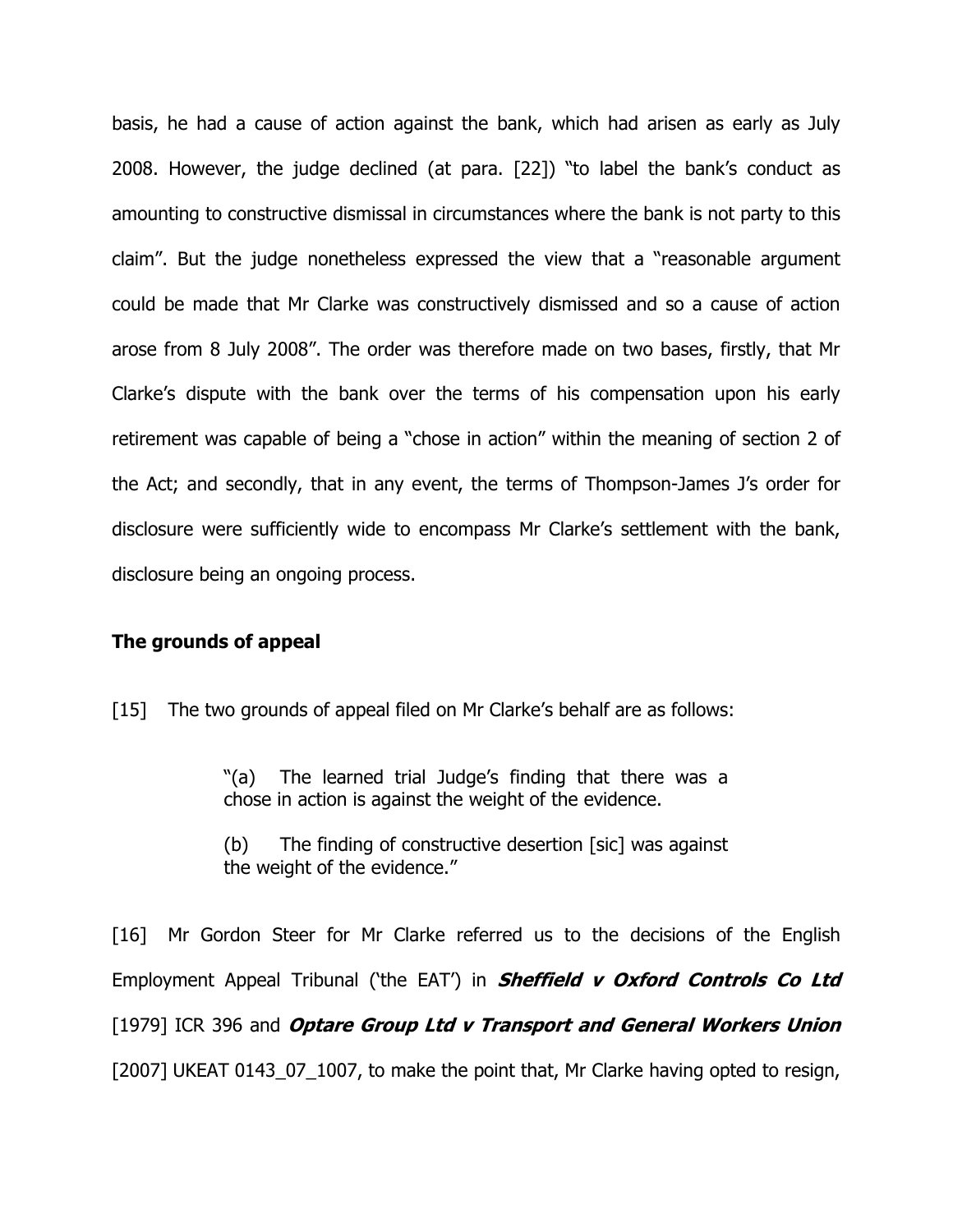it could not be said that he had been dismissed by the bank. In these circumstances, Mr Steer submitted, the only dispute which Mr Clarke had with the bank related to the question whether or not the parties were bound by agreement to arbitrate their differences as regards the terms of Mr Clarke's retirement package. It was accordingly submitted that there was no chose in action between Mr Clarke and the bank, so as to bring it within the ambit of the definition of property in section 2 of the Act.

[17] Lord Gifford QC for Mrs Clarke emphasised at the outset that, at this stage of the proceedings, the case is simply about disclosure: it will be for the judge at trial to determine whether any funds received by Mr Clarke by way of settlement with the bank are property within the Act and, if so, to what share, if any, is Mrs Clarke entitled. It was submitted that there was evidence before the judge to support a conclusion that Mr Clarke may have been constructively dismissed by the bank, within the meaning of the test for constructive dismissal set out in *Western Excavating (ECC) Ltd v Sharp* [1978] 1 All ER 713 and Saint Aubin Limitee v Alain Jean Francois Doger de **Spéville** [2011] UKPC 42. In these circumstances, it was accordingly submitted, Mr Clarke's rights against the bank were clearly a chose in action, which arises when there is a credible right to bring an action. Further, even if Mr Clarke's employment was in fact terminated by mutual consent, rights would have accrued to him under the settlement agreement; and, further still, there was an agreement between the parties to arbitrate their differences and this agreement also gave rights to Mr Clarke which the bank would be obliged to honour by paying over to him whatever the arbitrator might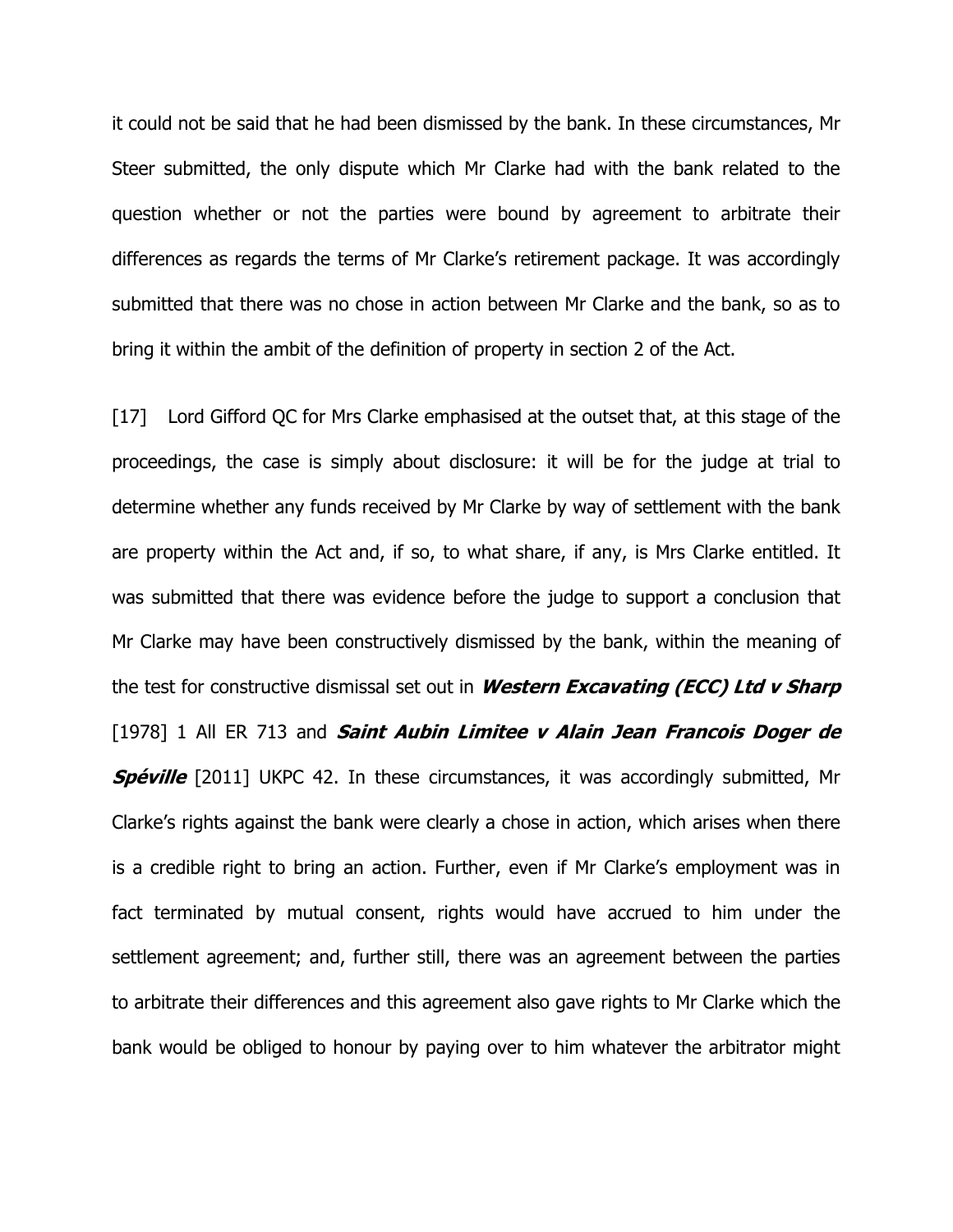award. Thus, any settlement which was arrived at by the bank with Mr Clarke was to be regarded not as a gift, but as compensation for the termination of his employment.

[18] Finally, Lord Gifford mounted an argument, based on the well-known decision of the House of Lords in **White v White** [2000] 3 WLR 1571, to the effect that, even if Mr Clarke's settlement with the bank did not give rise to a chose in action, it was a factor to be taken into account by the judge trying Mrs Clarke's claim under the Act: on that basis, it was submitted, as well as on the basis of Thompson-James J's order, the terms of the settlement ought to be disclosed.

[19] In a brief reply to this last submission, Mr Steer reminded us that the decision in White v White was based on statutory provisions in the United Kingdom which have no counterpart in the Act. Apart from the entitlement of each spouse to a share in the family home, there is no concept of equal sharing in the Act and, in a claim to any other item of matrimonial property, the applicant is required to show some level of contribution.

#### The duty of disclosure

[20] Rules governing disclosure of documents are contained in Part 28 of the Civil Procedure Rules 2002 ('the CPR'). An order for disclosure may either be an order for standard disclosure or an order for specific disclosure. Rule 28.4(1) provides that, where a party is required by any direction of the court to give standard disclosure, "that party must disclose all documents which are directly relevant to the matters in question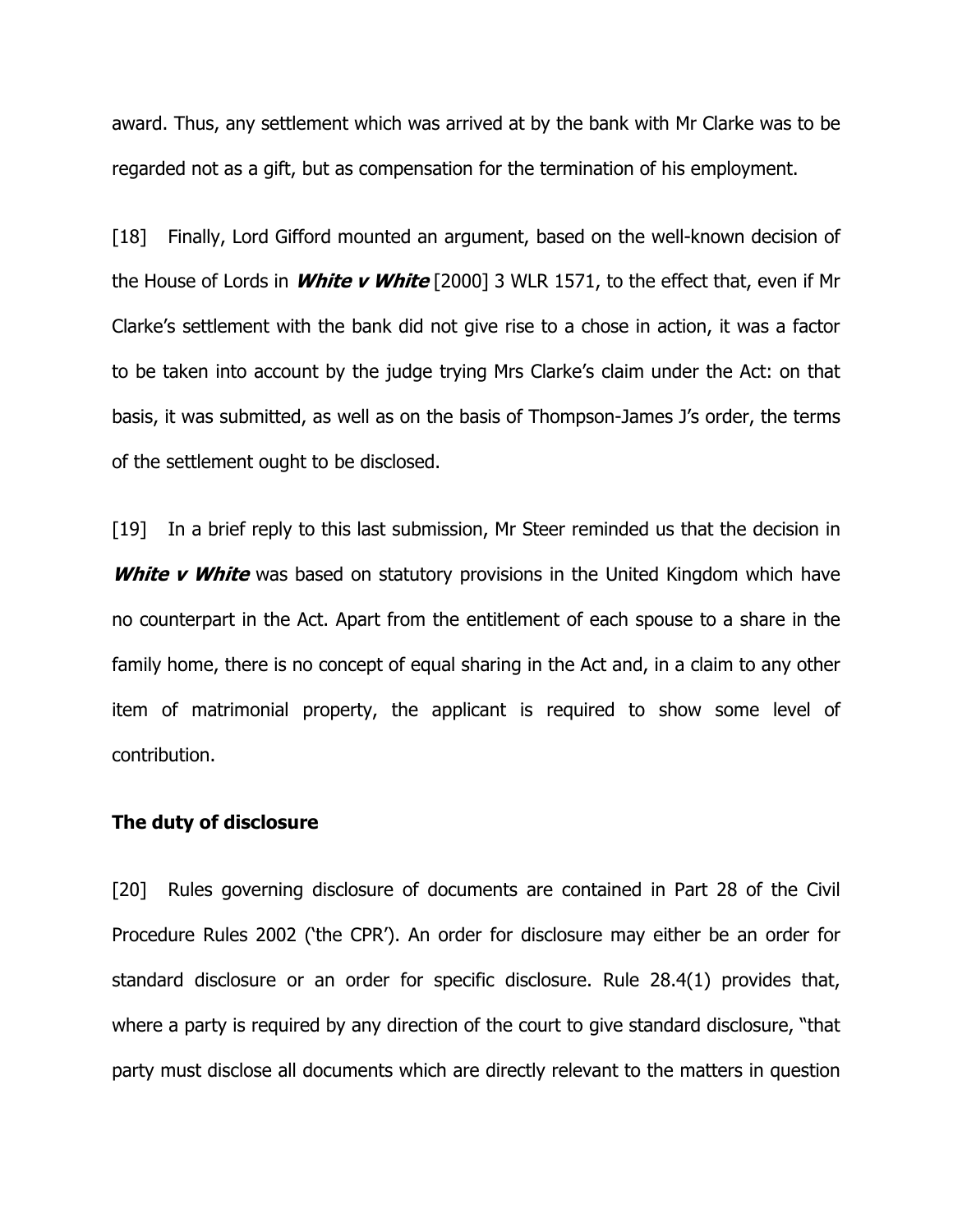in the proceedings". Rule 28.6(1) provides that an order for specific disclosure is an order that a party must "(a) disclose documents or classes of documents specified in the order; or (b) carry out a search for documents to the extent stated in the order and disclose any documents located as a result of that search".

[21] Rule 28.7 lists the criteria for orders for specific disclosure as follows:

"(1) When deciding whether to make an order for specific disclosure, the court must consider whether specific disclosure is necessary in order to dispose fairly of the claim or to save costs.

- (2) It must have regard to-
	- (a) the likely benefits of specific disclosure;
	- (b) the likely cost of specific disclosure; and
	- (c) whether it is satisfied that the financial resources of the party against whom the order would be made are likely to be sufficient to enable that party to comply with any such order.

(3) Where, having regard to paragraph (2) (c), the court would otherwise refuse to make an order for specific disclosure, it may however make such an order on terms that the party seeking that order must pay the other party's costs of such disclosure in any event."

[22] The duty of disclosure in accordance with any order for standard or specific disclosure "continues until the proceedings are concluded" (rule 28.13(1)); and, if documents to which the duty extends comes to a party's notice at any time during the proceedings, "he must immediately notify every other party and serve a supplemental list of documents" (rule 28.13(2)).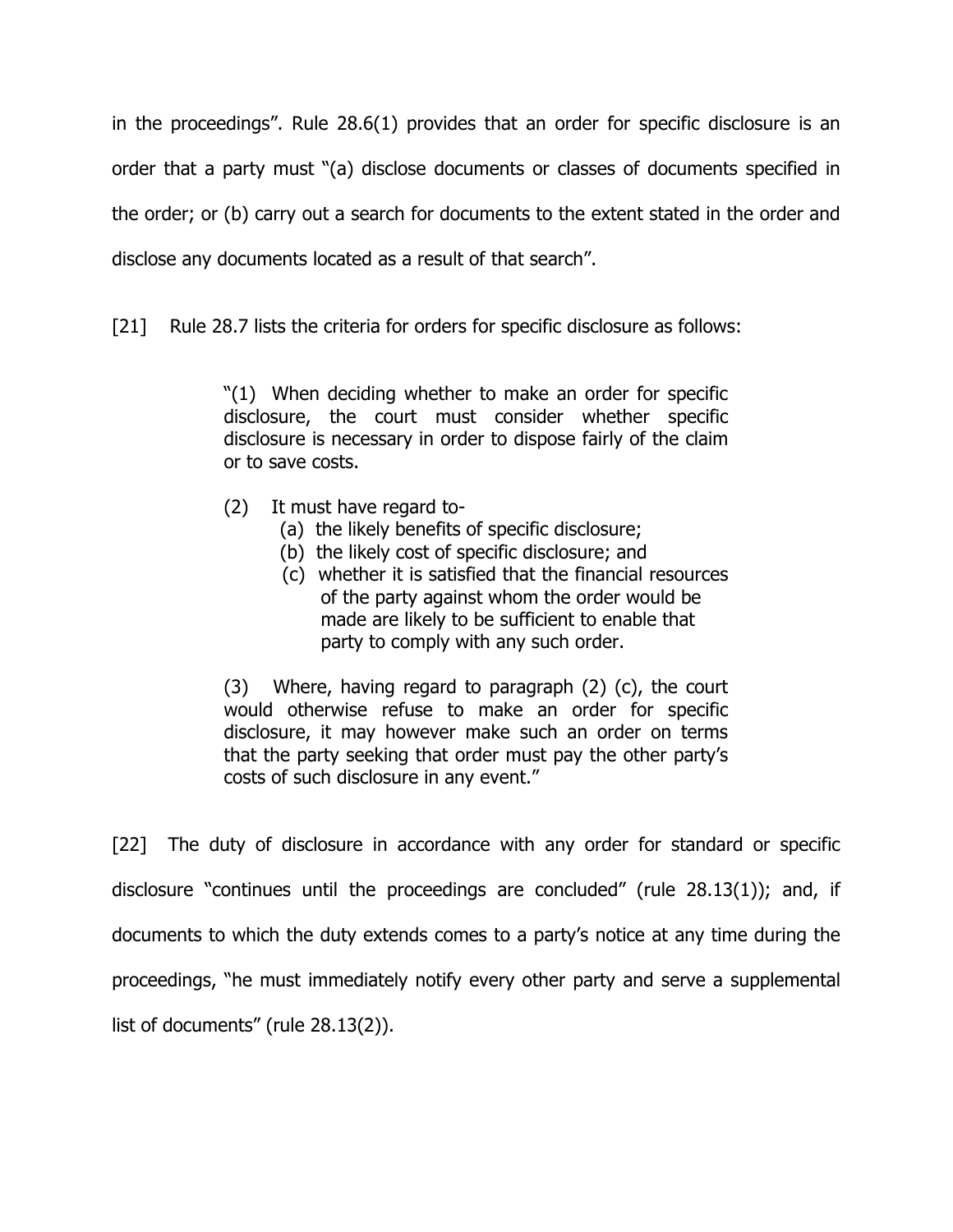[23] In **Davies v Eli Lilly and Co** [1987] 1 All ER 801, 804, Lord Donaldson MR said that discovery, as the process was then known, "is designed to do real justice between opposing parties and, if the court does not have all the relevant information, it cannot achieve this object". Thus, Professor Adrian Zuckerman has observed (Zuckerman on Civil Procedure Principles of Practice, 3<sup>rd</sup> edn, para. 15.3):

> "…disclosure is but one component of what has come to be known as the 'cards on the table approach'. This approach seeks to ensure that parties to a dispute are able to find out as much as possible about each other's case as early as possible, so that no party is taken by surprise and so that the court is appraised [sic] well before the trial of the nature and extent of the evidence."

# Constructive dismissal

[24] In **Western Excavating (ECC) Ltd v Sharp**, the court was concerned with the

meaning of paragraph 5(2)(c) of Schedule 1 to the Trade Union and Labour Relations

Act 1974, which provided, so far as is material, as follows:

"...an employee shall be treated for the purposes of this Act as dismissed by his employer if, but only if...(c) the employee terminates that contract, with or without notice in, circumstances such that he is entitled to terminate without notice by reason of the employer's conduct."

[25] Lord Denning MR considered that this paragraph encapsulated the common law

test for constructive dismissal, which he stated as follows (at page 716):

"If the employer is guilty of conduct which is a significant breach going to the root of the contract of employment, or which shows that the employer no longer intends to be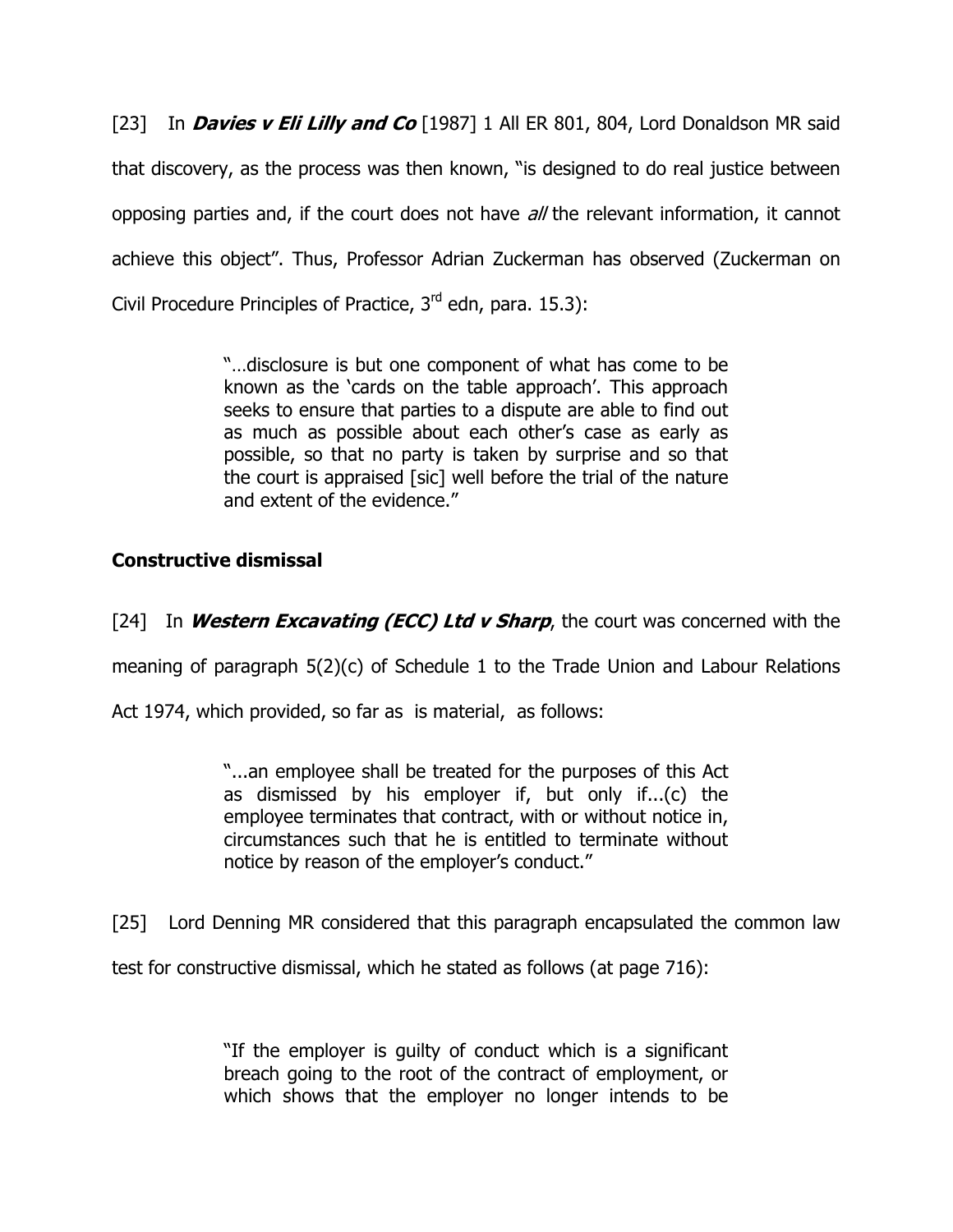bound by one or more of the essential terms of the contract, then the employee is entitled to treat himself as discharged from any further performance. If he does so, then he terminates the contract by reason of the employer's conduct. He is constructively dismissed. The employee is entitled in those circumstances to leave at the instant without giving any notice at all or, alternatively, he may give notice and say he is leaving at the end of the notice. But the conduct must in either case be sufficiently serious to entitle him to leave at once. Moreover, he must make up his mind soon after the conduct of which he complains; for, if he continues for any length of time without leaving, he will lose his right to treat himself as discharged. He will be regarded as having elected to affirm the contract."

[26] And in **Saint Aubin Limitee v Alain Jean Francois Doger de Spéville**, upon which Lord Gifford also relied, Lord Mance stated (at para. 19) that "[a] constructive dismissal occurs if an employer imposes on an employee unilaterally, that is without the employee's consent, a substantial modification of the original contract conditions...[t]he employee is entitled, though not bound, to treat such a change so imposed as a constructive dismissal".

[27] But, as the cases cited by Mr Steer reveal, it may in a particular case nevertheless be necessary to determine whether, as a matter of fact, it can truly be said that an employee, offered the option of a voluntary resignation by the employer, has been dismissed. In **Sheffield v Oxford Controls Co Ltd**, the employee was both a director and an employee of a company, to which his wife was also employed. Although the families of the employee and his co-director had originally held an equal shareholding in the company, this position changed when the co-director's family were able to increase their shareholding. Following a disagreement in which the employee's wife was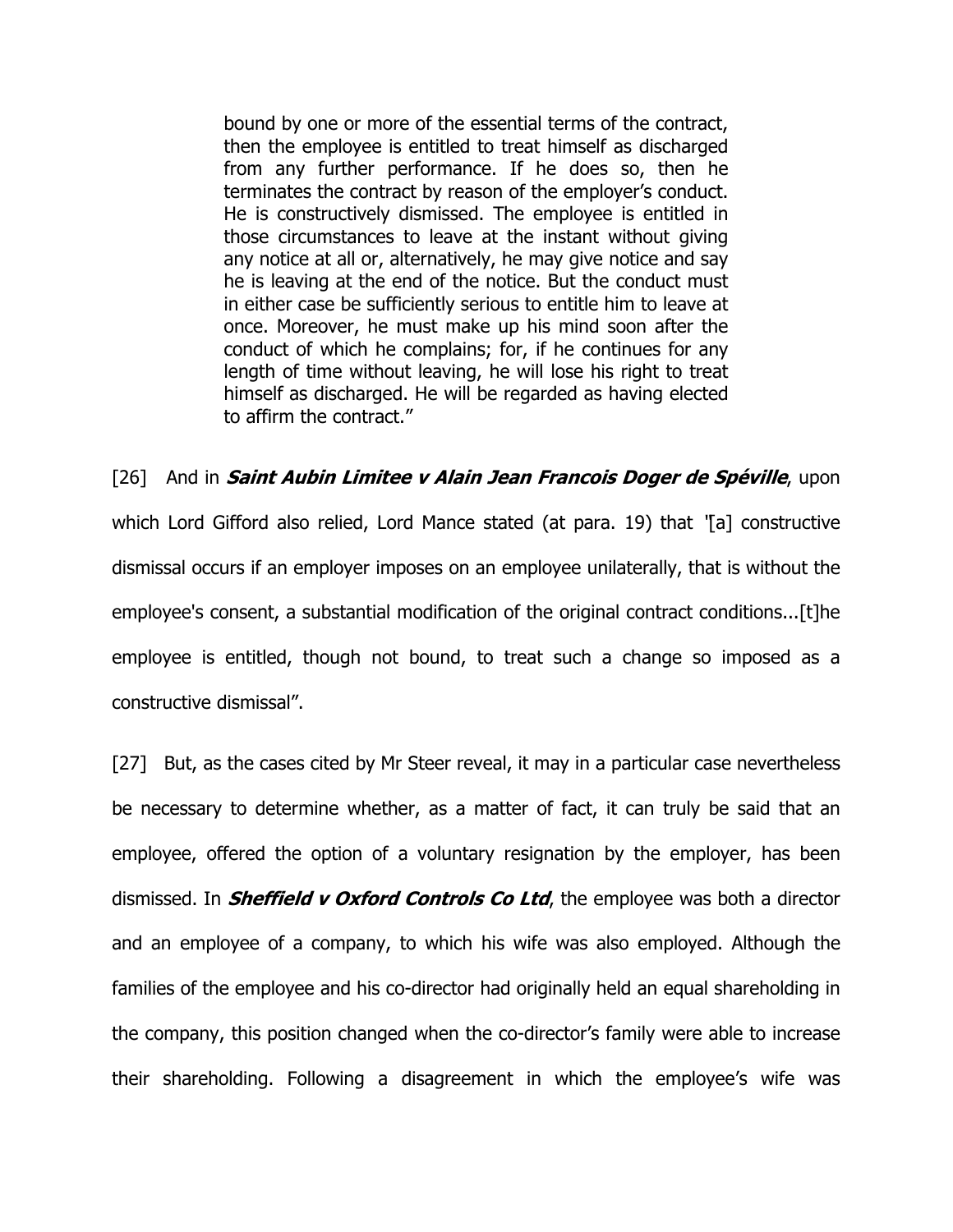threatened with dismissal, the employee threatened to leave if his wife was dismissed. He was then told that, if he did not resign voluntarily, he too would be dismissed. After some negotiation, the employee then agreed to resign in return for certain financial benefits. In these circumstances, an industrial tribunal dismissed his complaint of unfair dismissal, on the ground that he had not been dismissed, but had in fact agreed to resign upon the terms negotiated between the parties.

[28] The decision of the tribunal was upheld by the EAT. Delivering the judgment of the EAT, Arnold J identified the question for decision (at pages 398-399) as being whether the employee's resignation "...is really something which terminated the contract of employment on the employee's initiative or whether, because it was made as a result of a threat that he would be dismissed if he did not resign, the result is that there was a dismissal by the employers notwithstanding the intermediate negotiation". After a review of some previous decisions, Arnold J summarised the principles applicable to such cases in this way (at page 402):

> "...where an employee resigns and that resignation is determined upon by him because he prefers to resign rather than to be dismissed (the alternative having been expressed to him by the employer in the terms of the threat that if he does not resign he will be dismissed), the mechanics of the resignation do not cause that to be other than a dismissal...We find the principle to be one of causation...the causation is the threat. It is the existence of the threat which causes the employee to be willing to [resign]...But where that willingness is brought about by other considerations and the actual causation of the resignation is no longer the threat which has been made but is the state of mind of the resigning employee, that he is willing and content to resign on the terms which he has negotiated and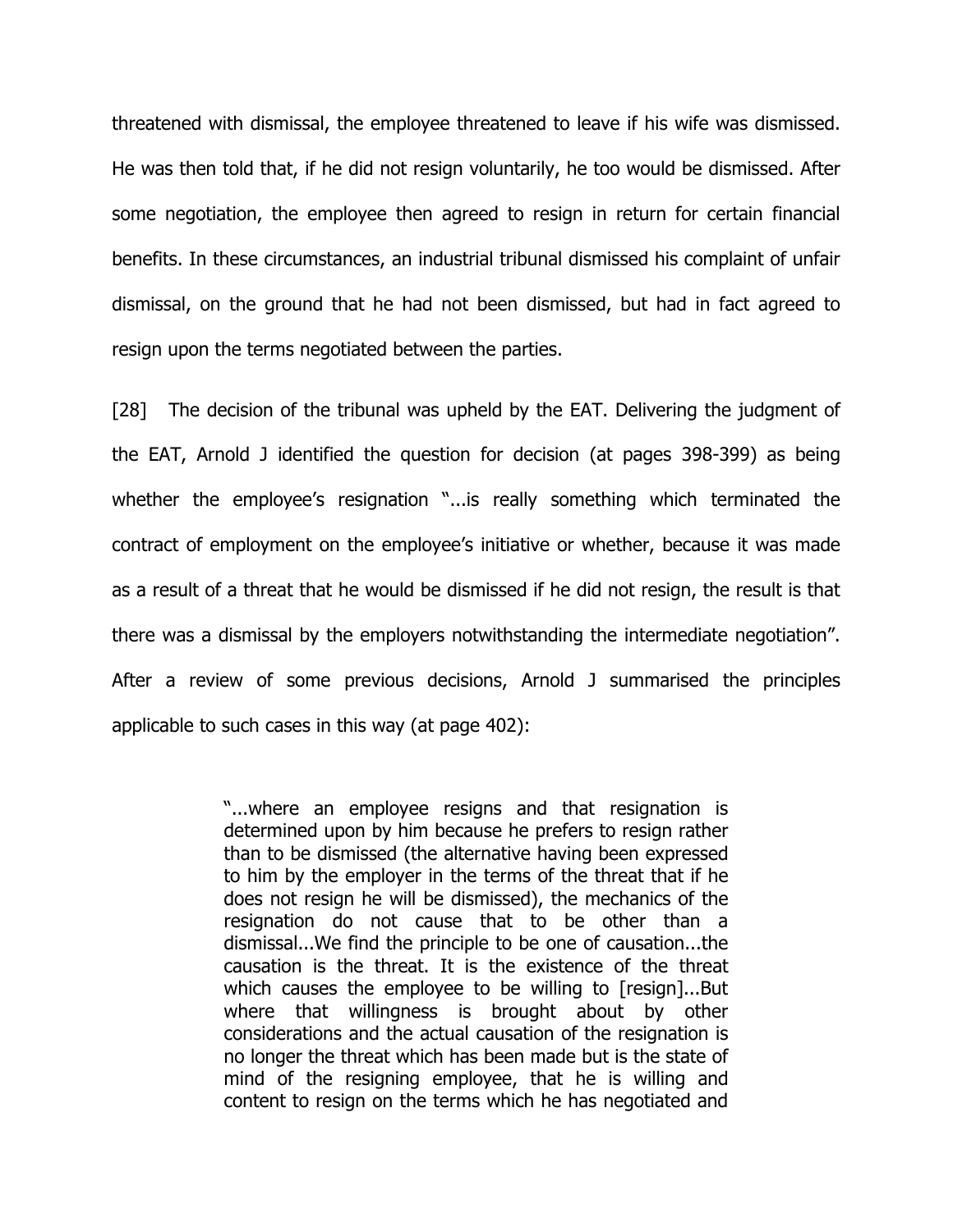which are satisfactory to him, then we think there is no room for the principle to be derived from the decided cases. In such a case he resigns because he is willing to resign as the result of being offered terms which are to him satisfactory terms on which to resign. He is no longer impelled or compelled by the threat of dismissal to resign, but a new matter has come into the history, namely, that he has been brought into a condition of mind in which the threat is no longer the operative factor of his decision; it has been replaced by the emergence of terms which are satisfactory."

[29] In the later decision of the EAT in **Optare Group Ltd v Transport and General Workers Union**, to which Mr Steer also referred us, Wilkie J confirmed (at paras 25-27) that the important question for determination in such cases is one of causation. In addition to quoting in full the passage from Arnold J's judgment in **Sheffield v Oxford Controls Co Ltd**, which I have set out above, the learned judge also made reference to the decision of the Court of Appeal in **Sandhu v Jan de Rijk Transport Ltd** [2007] EWCA Civ 430. That was a case in which the employee was invited to a meeting, during the course of which he was confronted with certain facts by the employer's representatives and made aware that the employer no longer had any trust in him and wished to terminate his contract. It appears that thereafter, the employee spent the majority of the meeting negotiating – ultimately with a measure of success - a financially beneficial way for him to leave the company. The Employment Tribunal concluded that, although the situation started off as a dismissal, the employee in fact left because of the favourable terms that he was able to negotiate.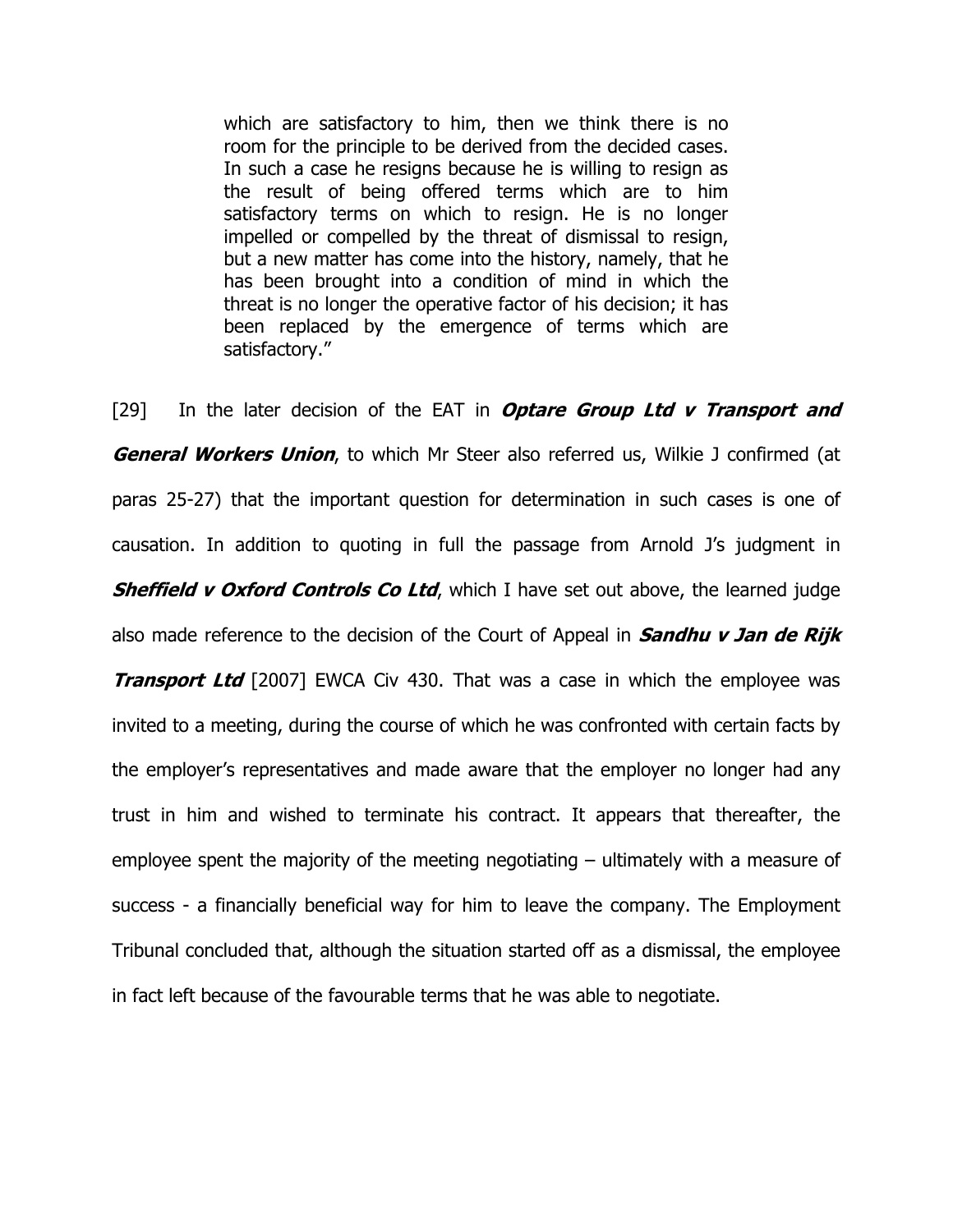[30] The Court of Appeal disagreed. Wall LJ considered (at para. 51) that the employee was being dismissed and that "it simply cannot be argued that he was negotiating freely":

> "He had had no warning that the purpose of the...meeting was to dismiss him; he had had no advice, and no time to reflect. In my judgment, he was doing his best on his own to salvage what he could from the inevitable fact that he was going to be dismissed. This, in my judgment, is the very antithesis of free, unpressurised negotiation."

[31] The Court of Appeal therefore concluded (at para. 60) that the tribunal's factual conclusion that the employee was not dismissed, but had resigned, was "perverse":

> "The evidence before the Tribunal was that the [employee's] contract was being terminated...that was the purpose of the meeting: those were the words spoken at its inception. I therefore take the view that it was simply not open to the Tribunal in these circumstances to hold on the facts that he had resigned."

[32] Before leaving this case, I should note that (at para. 37) Wall LJ considered it to be of some significance that the termination of the employee's employment and his resignation had occurred in the same interview: "if the employee has had the opportunity to take independent advice and then offers to resign, that fact would be powerful evidence pointing towards resignation rather than dismissal".

[33] In summary, this limited review of the authorities to which we were referred by counsel suggests that: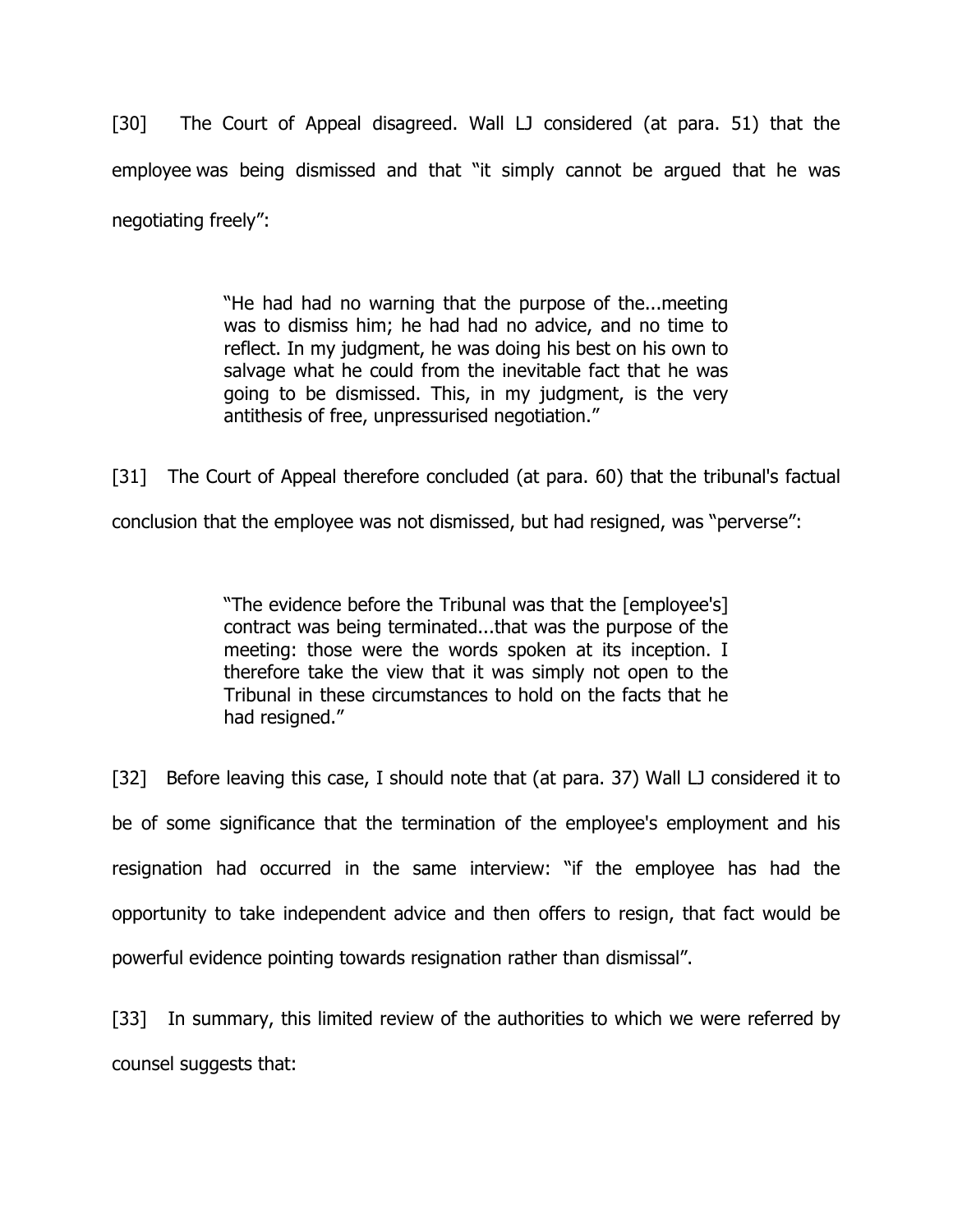- 1. A constructive dismissal may occur where an employer imposes on an employee unilaterally, that is without the employee's consent, a substantial modification of the original contract conditions, thus entitling the employee, at his option, to treat the employer's conduct as having brought the contract of employment to an end.
- 2. Where an employee resigns after having been offered by the employer the option of resignation as an alternative to dismissal, the employee will nevertheless be treated as having been dismissed, provided that the effective cause of the resignation remains the threat of dismissal.
- 3. However, where, at the time of his resignation, the employee's conduct is no longer impelled by the threat of dismissal, but rather is based on terms satisfactory to him offered by the employer or negotiated by him, the contract of employment will have been terminated by the employee's voluntary act of resignation, and not by dismissal.
- 4. It is essentially a question of fact on which side of the line a particular case falls, though a relevant consideration may be whether the employee, before resigning, had an opportunity for reflection and the taking of advice as to his position.

### Choses in action

[34] For a definition of "chose in action", we were referred by Lord Gifford to Stroud's Judicial Dictionary of Words and Phrases  $(4<sup>th</sup>$  edn, Vol 1, page 460):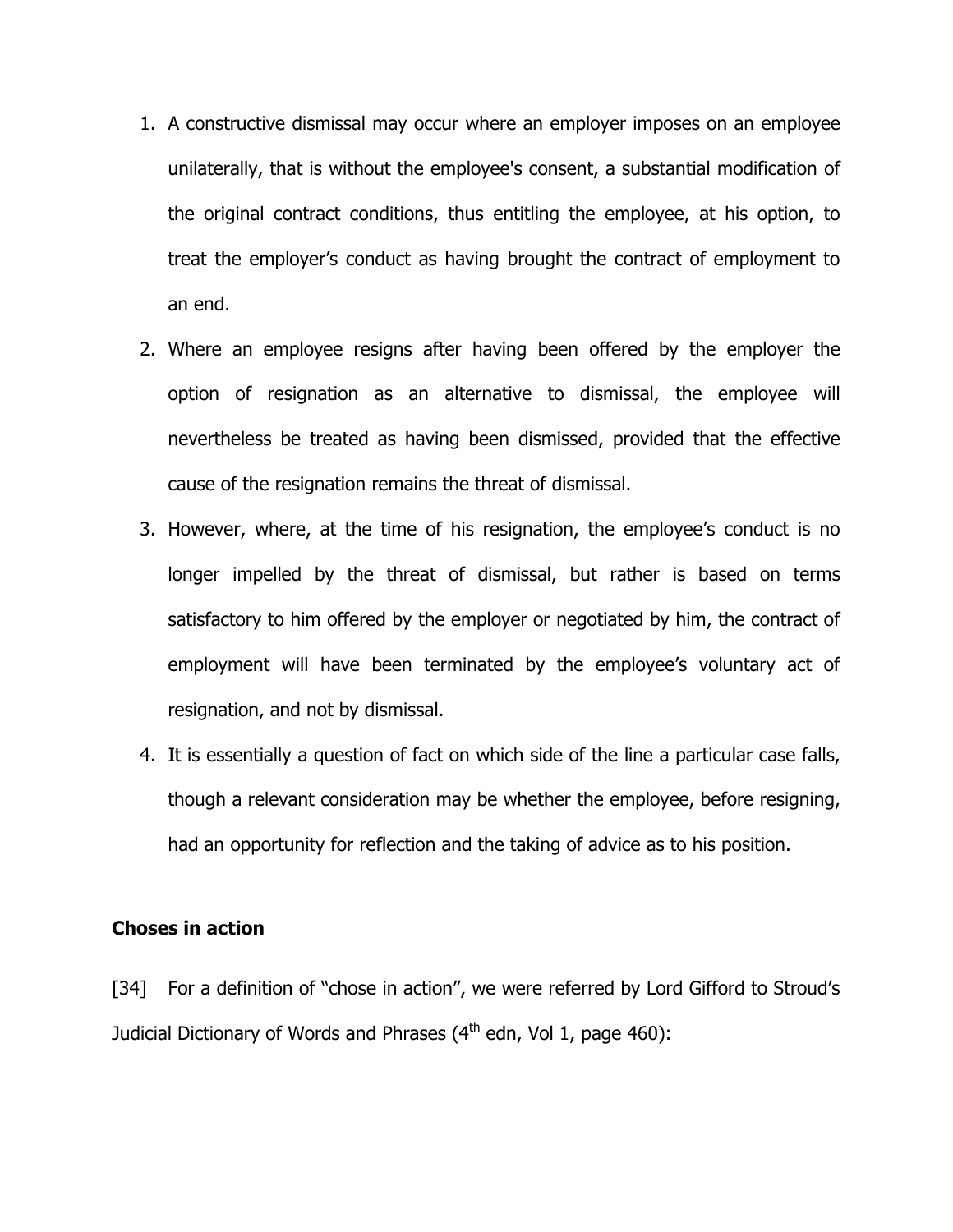"(1) 'chose' in action is the antithesis of 'chose in possession'…

(2) 'Things in action' is when a man hath cause, or may bring in action, for some duty due to him;…and because they are things whereof a man is not possessed but for recovery of them is driven to his action, they are called 'things in action'."

[35] Lord Gifford also referred us to the decision of the Court of Appeal of England

and Wales in Jennifer Simpson v Norfolk & Norwich University Hospital NHS

**Trust** [2011] EWCA 1149, in which the first issue for consideration was whether a claim for damages for personal injury arriving out of the alleged negligence of a hospital was capable of assignment. The answer to this question turned on whether a claim of this nature could properly be regarded as a "legal thing in action", within the meaning of section 136(1) of the Law of Property Act 1925 (which is to the same effect as section 49(f) of the Judicature (Supreme Court) Act). Moore-Bick LJ (with whom Kay LJ and Dame Janet Smith DBE agreed) held that it could:

> "Whether a right to recover compensation for personal injury caused by negligence can properly be regarded as a form of property might at one time have been open to argument, but in my view the expression 'legal thing in action' is wide enough to encompass such a claim and support for that conclusion can be found in the decision in  $Ord$  v Upton [2000] Ch. 352, to which I shall return in a moment. It is difficult to see why a claim for damage to property caused by negligence should not be regarded as a chose in action and capable of assignment and if that is so, I can see no reason in principle why a claim for damages for personal injury should not be regarded in the same way. Indeed, the reasons given in the authorities for not permitting the assignment of a bare cause of action, namely, that to do so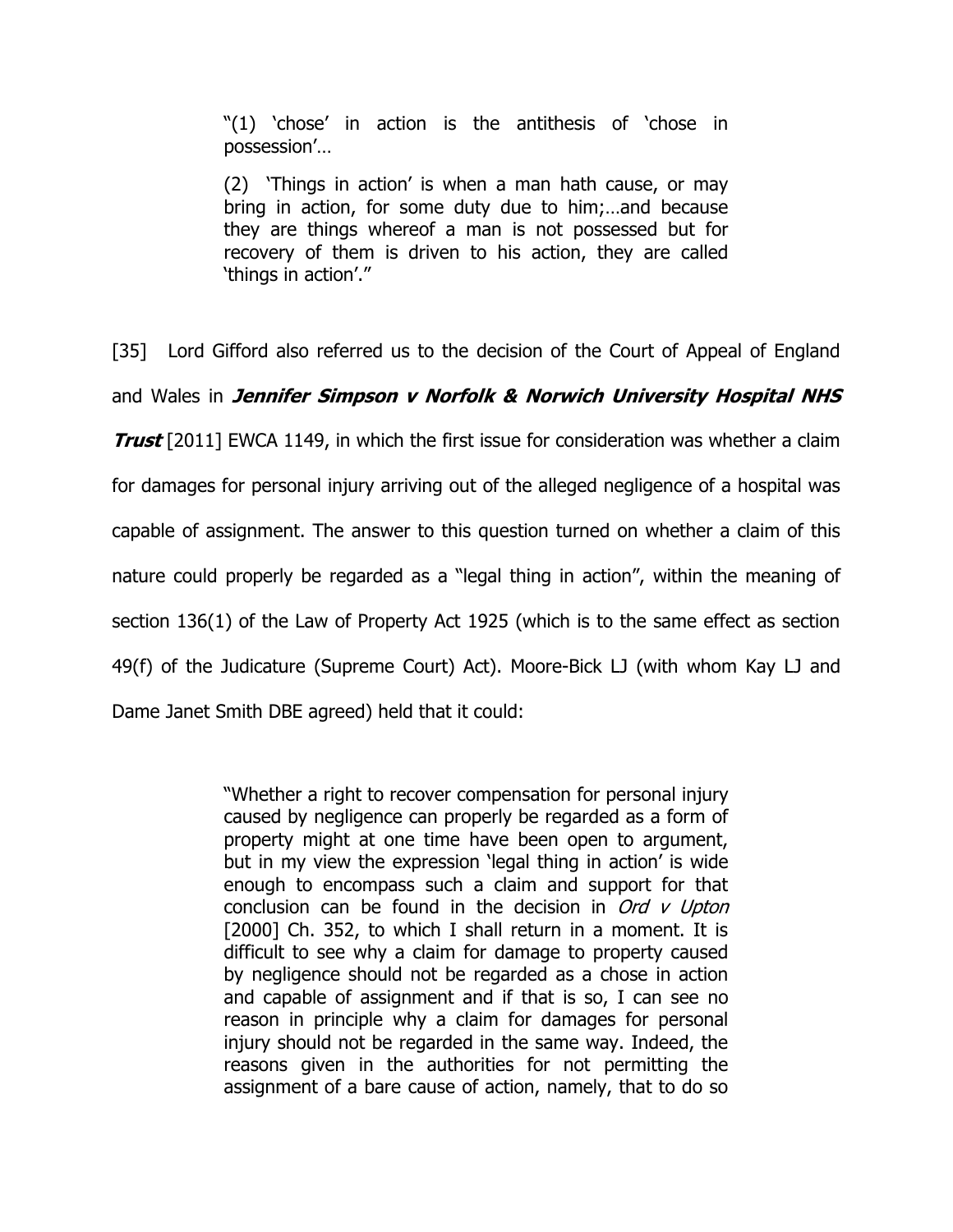would undermine the law on maintenance and champerty, tends to support the conclusion that a claim of that kind is to be regarded as a chose in action and inherently capable of assignment."

[36] In not dissimilar vein, the learned editors of Crossley Vaines' Personal Property  $(5<sup>th</sup>$  edn, page 263) make the point that the expression "chose in action", "when used in its widest sense, covers a multitude of things of which no really accurate classification seems possible". It accordingly appears that, in the modern law, the term 'chose in action' is apt to carry the widest possible connotation and in Halsbury's Laws of England (4th edn Reissue, Vol 4, para. 1) it is said that "[t]he meaning of the expression 'chose in action' or 'thing in action' has varied from time to time, but it is now used to describe all personal rights of property which can only be claimed or enforced by action, and not by taking physical possession". In a list of things which have been held to be choses in action, Halsbury's includes (at para. 8) "miscellaneous rights, such as a right of action arising under a contract, including a claim for unliquidated damages for breach of contract, or a right of action arising out of tort..."

### Resolving the appeal

[37] I start, as I must, from the position that this is an appeal from the exercise of the discretion given to a judge to make an order for disclosure pursuant to Part 28 of the CPR. As such, this court will, as has oft been said, ordinarily defer to the judge's exercise of his discretion and will not interfere with it on the ground only that members of this court might or would have exercised the discretion differently had the decision been theirs to make. Accordingly, this court "will only set aside the exercise of a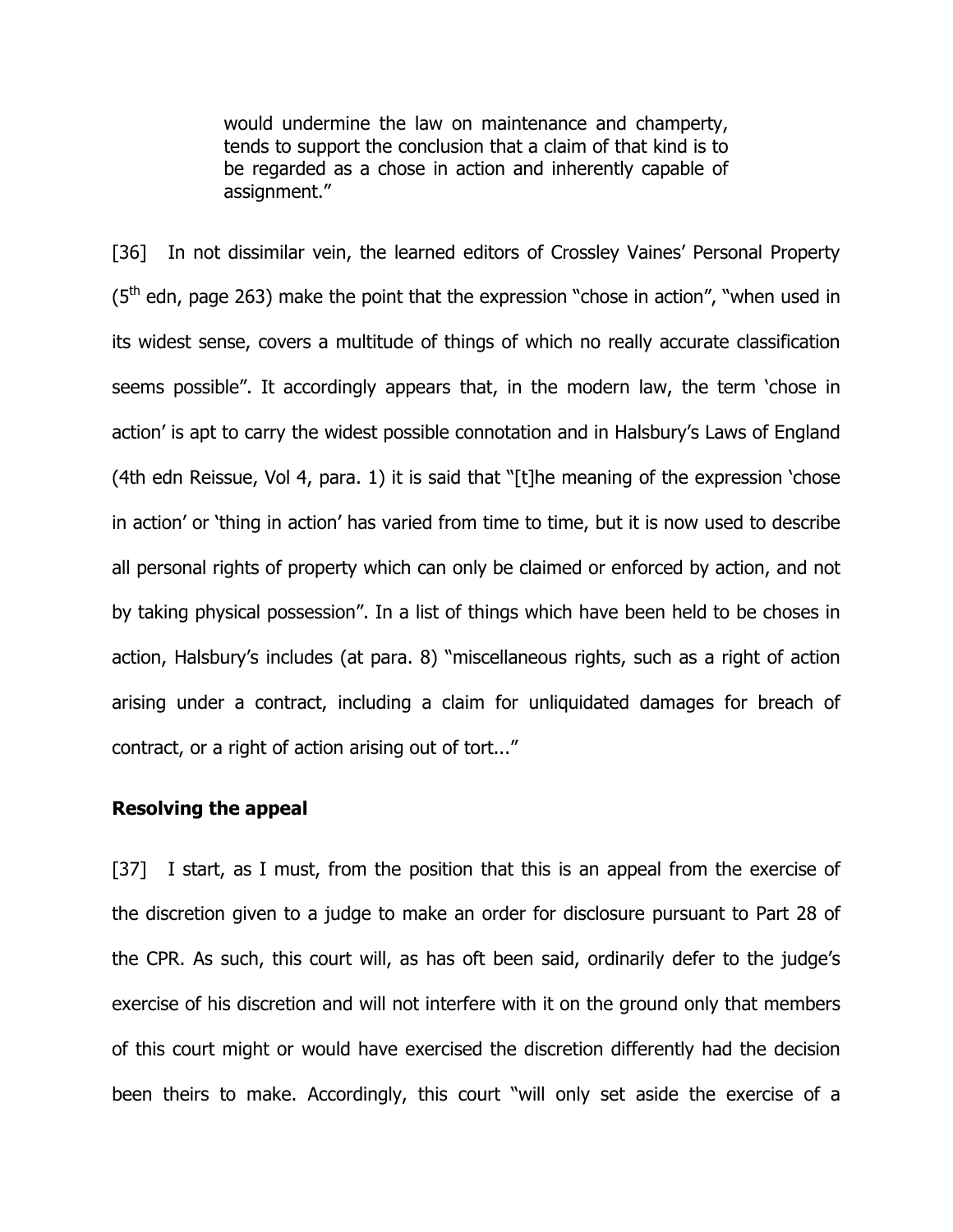discretion by a judge on an interlocutory application on the ground that it was based on a misunderstanding by the judge of the law or of the evidence before him, or on an inference – that particular facts existed or did not exist – which can be shown to be demonstrably wrong, or where the judge's decision 'is so aberrant that it must be set aside on the ground that no judge regardful of his duty to act judicially could have reached it"' (**Attorney General of Jamaica v John MacKay** [2012] JMCA App 1, para. [20], applying the well-known dictum of Lord Diplock in **Hadmor Productions Ltd v Hamilton** [1982] 1 All ER 1042, 1046).

[38] Dealing first with the question of constructive dismissal, after recounting the fateful events of 8 July 2008 at the bank's offices in Toronto (see para. [6] above), Sykes J observed (at para. [20]) that –

> "...there was no written notice from either the bank or Mr. Clarke terminating the indefinite duration contract. It is clear that the meeting on July 8 in Canada was not about whether Mr. Clarke would remain with the bank but rather it was to inform him that he would leave and with that settled, the only remaining question was compensation."

[39] Although, as has been seen, the learned judge sensibly declined to conclude that the bank's conduct did in fact amount to constructive dismissal (since, as the judge said, he had not had the benefit of any argument from the bank and in any event that was not an issue before him), he nonetheless took the view that a reasonable argument could be made that Mr Clarke had been constructively dismissed and that a possible cause of action arose in his favour against the bank from 8 July 2008. In my view, this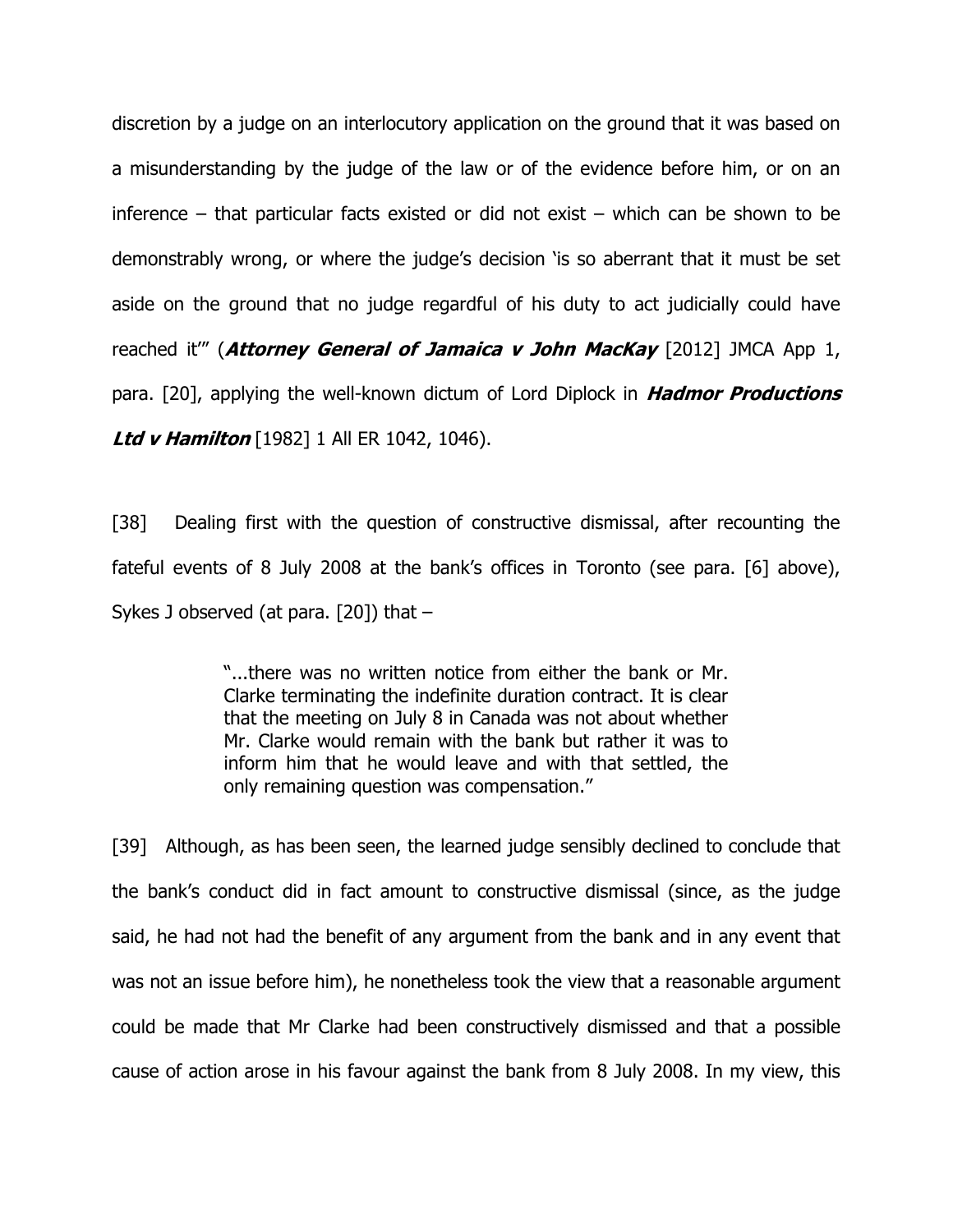was a conclusion that was plainly open to the judge on the material before him, there being no question that, after this meeting, Mr Clarke's separation from the bank was, as Cooke JA put it, "a *fait accompli"*.

[40] There was no evidence that, before 8 July 2008, the question of Mr Clarke's retirement from the bank had been in the offing. It is therefore strongly arguable, it seems to me, that his decision "to go on early retirement" (as he put it at paragraph 4 of his affidavit sworn to on 12 July 2011) was no more than the mechanism by which it was agreed that his separation from the bank should be achieved. In these circumstances, as Arnold J put it in **Sheffield v Oxford Controls Co Ltd** (see para. [28] above), "where an employee resigns and that resignation is determined upon by him because he prefers to resign rather than to be dismissed (the alternative having been expressed to him by the employer in the terms of the threat that if he does not resign he will be dismissed), the mechanics of the resignation do not cause that to be other than a dismissal".

[41] After the 8 July meeting, as Sykes J observed in the passage quoted above, the only remaining question was compensation. It is indeed the case that the litigation which resulted in the decision of this court in *Clarke v Bank of Nova Scotia Limited* was solely concerned with the issue whether there was an agreement between the parties to submit their differences as to what would be "a fair and equitable retirement plan" for Mr Clarke to arbitration. But this of course masks the more fundamental question of what should be the actual content of such a retirement plan. Mr Clarke's assertion in these proceedings that "I was not entitled to retirement benefits save and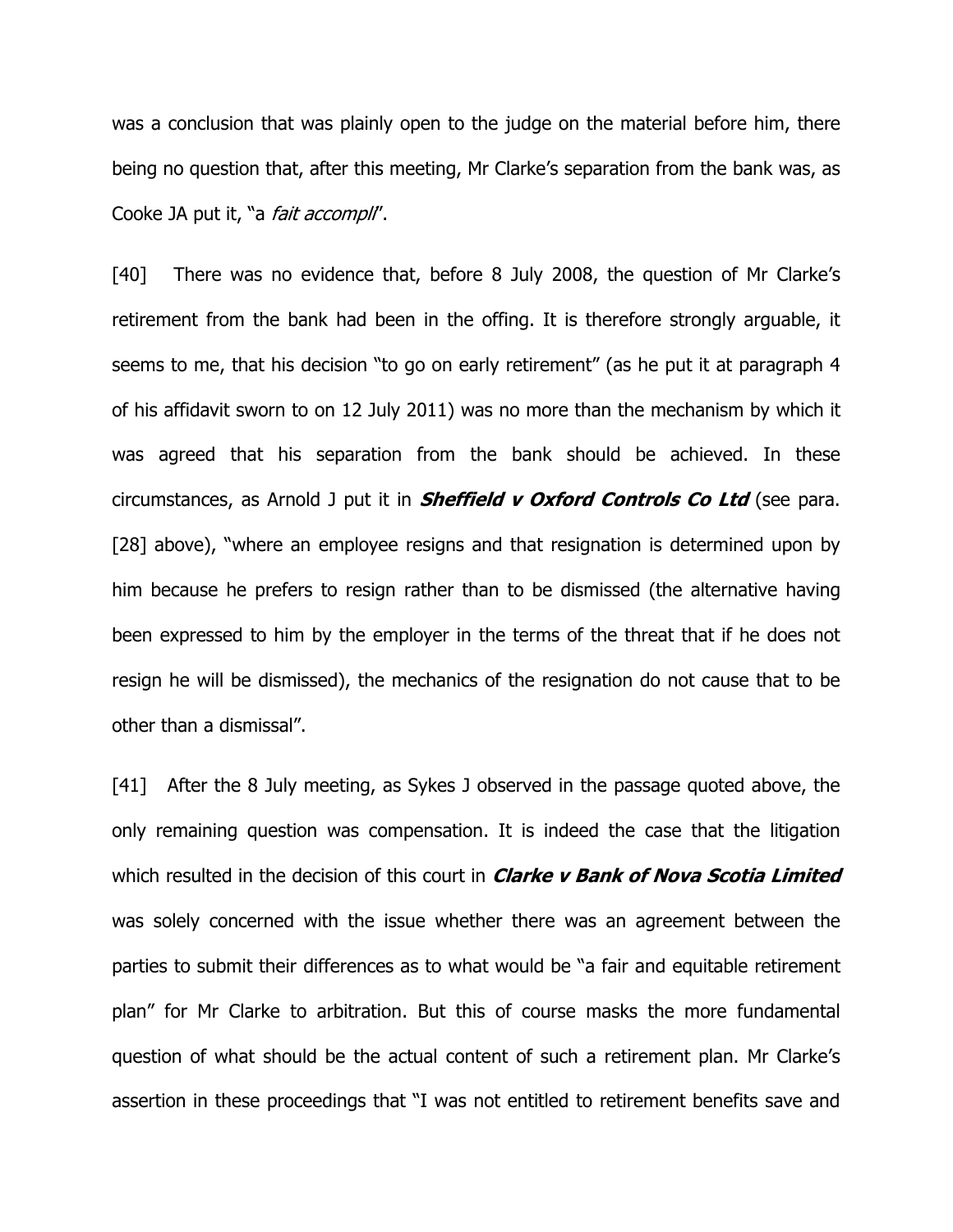except my pension, which I duly received" (see para. 4 of his affidavit sworn to on 12 July 2011), naturally begs the further question: what then was the "dispute" with the bank which he was so bent on having arbitrated? It again seems to me to be strongly arguable that the only answer to this question is that the parties remained in dispute over the issue of what compensation should be paid to Mr Clarke in consequence of his involuntary separation from the bank.

[42] In these circumstances, it appears to me that no basis has been shown to suggest that Sykes J's conclusion that "a reasonable argument could be made that Mr. Clarke was constructively dismissed and so a possible cause of action [against the bank] arose from July 8, 2008", was not one that was open to him on the material before him.

[43] The learned judge next stated (at para. [22]) that "[t]his is clearly a chose in action within the meaning of [the Act's] definition of property". He went on to say this (at paras [23]–[24]):

> "[23] If what has just been said is correct, then the cause of action would have arisen before the parties separated whether one uses the November 2008 date suggested by Mrs. Clarke (see paragraph 21 of affidavit dated April 14, 2009) or August 12, 2008 hinted at by Mr. Clarke (see paragraph 26 of affidavit dated October 30, 2009).

> [24] Since the duty of disclosure is a continuing one then the full details of the settlement with Mr. Clarke should be disclosed. This does not necessarily mean that a court will take the settlement into account when considering the full application under [the Act]. Disclosure is merely a step in determining what properties the parties have. The next step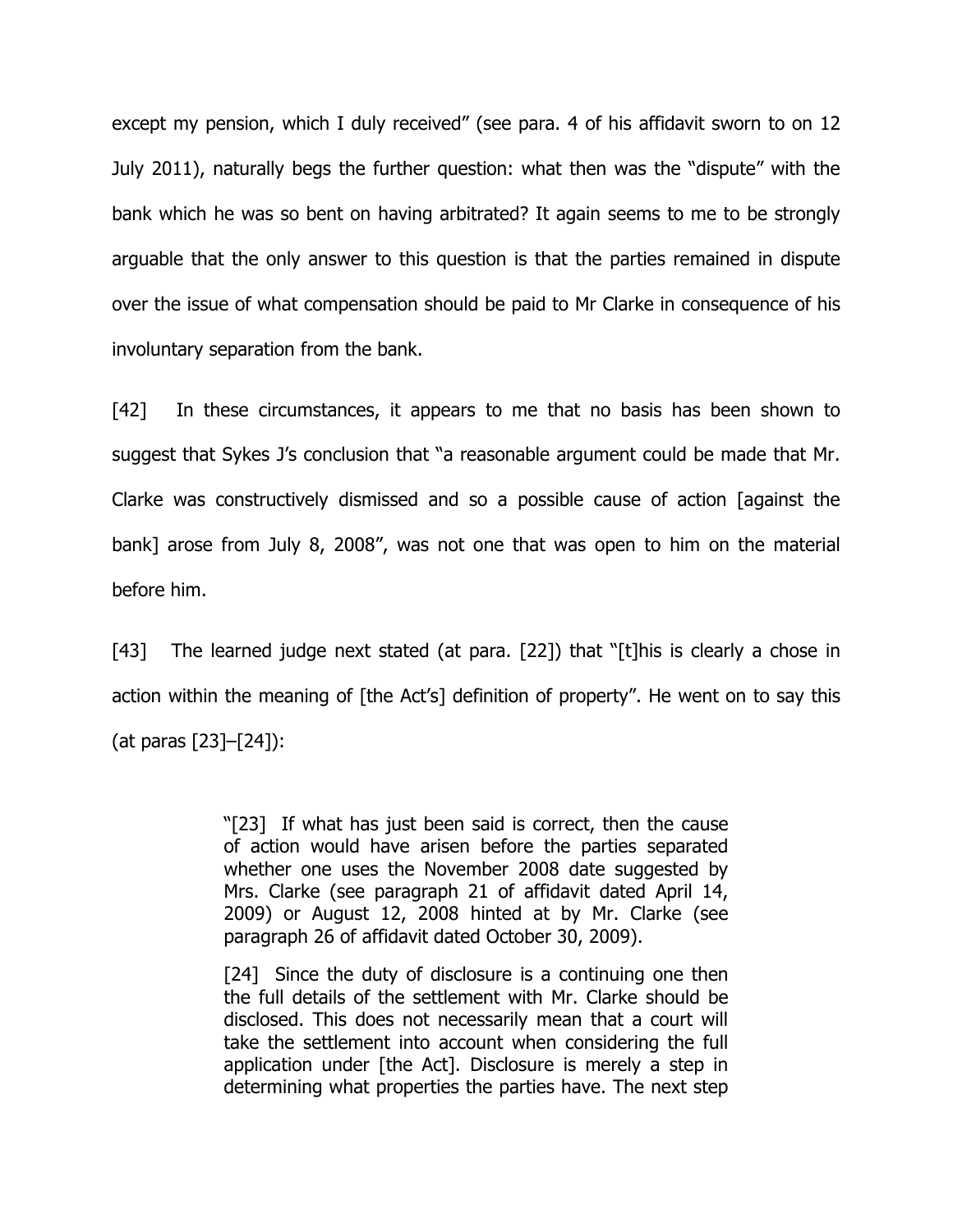is to determine whether the property disclosed can be taken into account in proceedings under the statute. Finally, the court hearing the application will decide what proportion of the property, if any, should be allocated to the claimant."

[44] In the penultimate paragraph of his judgment (para. [26]), the learned judge added this for emphasis:

> "The court wishes to point out that this judgment is by no means deciding that the retirement package and settlement must necessarily be the [sic] divided between the parties. All that is being said is that, the definition of property in section 2 of [the Act] is wide enough to bring these things within the definition and having regard to all that has been said the details surrounding them ought to be disclosed. It may be that when all the circumstances are examined the trial court may decide that despite falling within the definition they are not to be taken into account in this particular case."

[45] In my view, the judge's approach on this aspect of the matter cannot be faulted. Firstly, Mrs Clarke specifically claims a half interest in all "pension entitlements and other perquisites or benefits attached to [Mr Clarke's]...former employment…" Secondly, it is obvious that the legislature, in crafting the definition of "property" in section 2 of the Act, was intent on making it as broad and inclusive as possible. Thirdly, it is plainly arguable that Mr Clarke's claim against the bank (whatever may have been his view of its merits or potential for success at the time he launched it) is capable of falling within the words "debt or other chose in action, or any right or interest whether in possession or not", particularly given the breadth of the various definitions of "chose in action", some of which I have discussed (at paras [34]-[36] above). And fourthly, the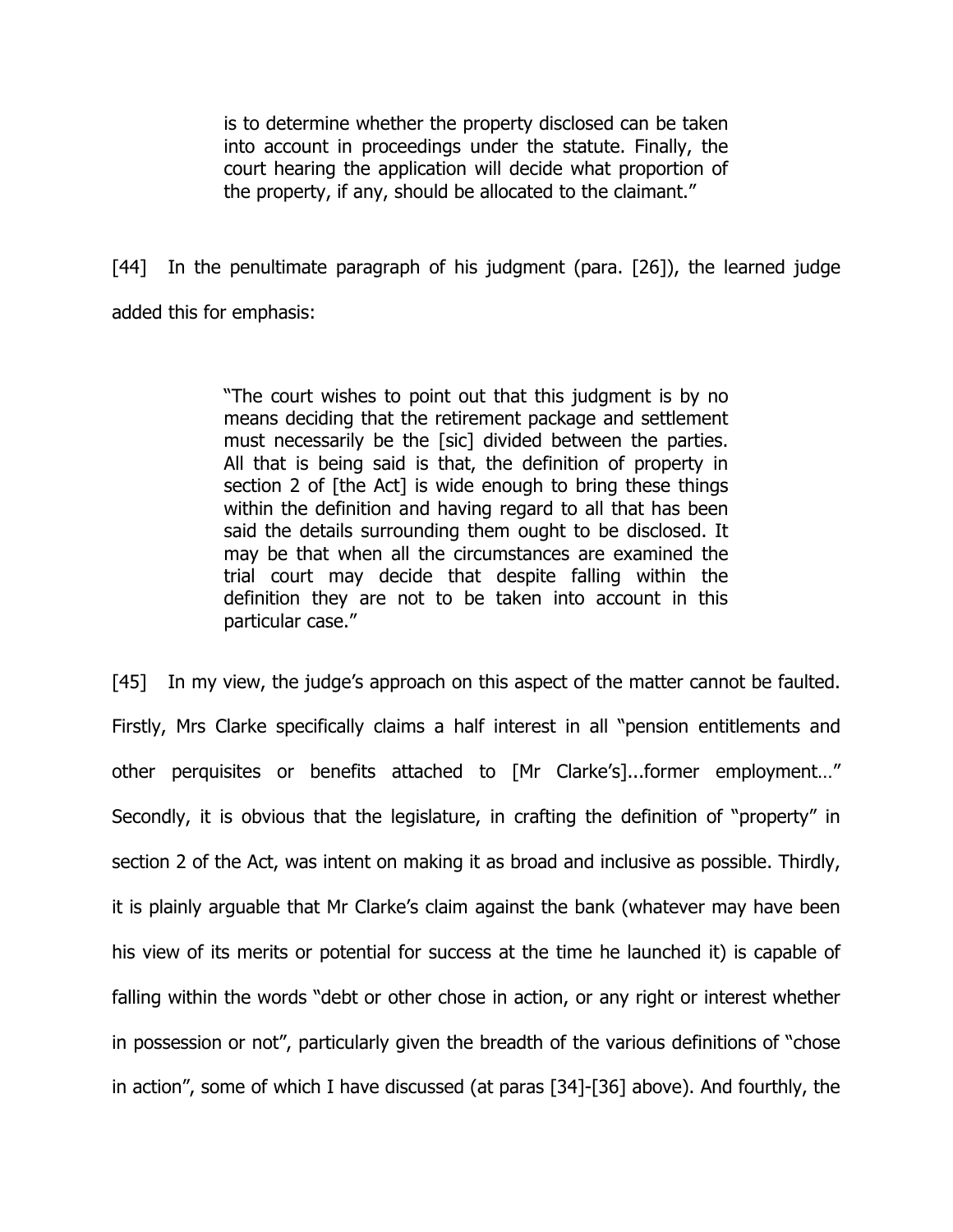court is at this stage concerned solely with the duty of disclosure, which is a continuing one, and not with the ultimate rights of the parties: that will be a matter for the trial judge, armed with all the necessary information, to decide upon a consideration of all the evidence and the provisions of the Act.

[46] In these circumstances, I accordingly consider that no basis has been shown to disturb Sykes J's exercise of his undoubted discretion to order full disclosure of the details of the settlement of what Mr Clarke himself characterised several times as his "dispute" with the bank over his pension benefits.

[47] The learned judge also found it possible to arrive at the same conclusion by an alternative route (para [25]):

> "Thompson-James J has made an order asking the parties to disclose all their property and related documents. The terms of the order are quite wide and made no distinction between property acquired before separation and property acquired after separation. Since disclosure is ongoing, then Mr. Clarke ought to make the disclosure of his settlement with the bank and should Mrs. Clarke make any claim in respect of that property at the hearing of the substantive matter, then the trial judge can determine whether the property falls within [the Act] and can properly be taken into account when considering whether Mrs. Clarke has any interest in it. As stated above, disclosure per se does not mean that all property disclosed will be subject to the legislation. There is no injustice to Mr. Clarke in this regard. If he has concerns about confidentiality, then appropriate orders can be made dealing with that aspect of the matter."

[48] Again, the learned judge's approach appears to me to be unexceptionable. It is true, as Mr Steer pointed out, that section 12(2) of the Act makes it clear that a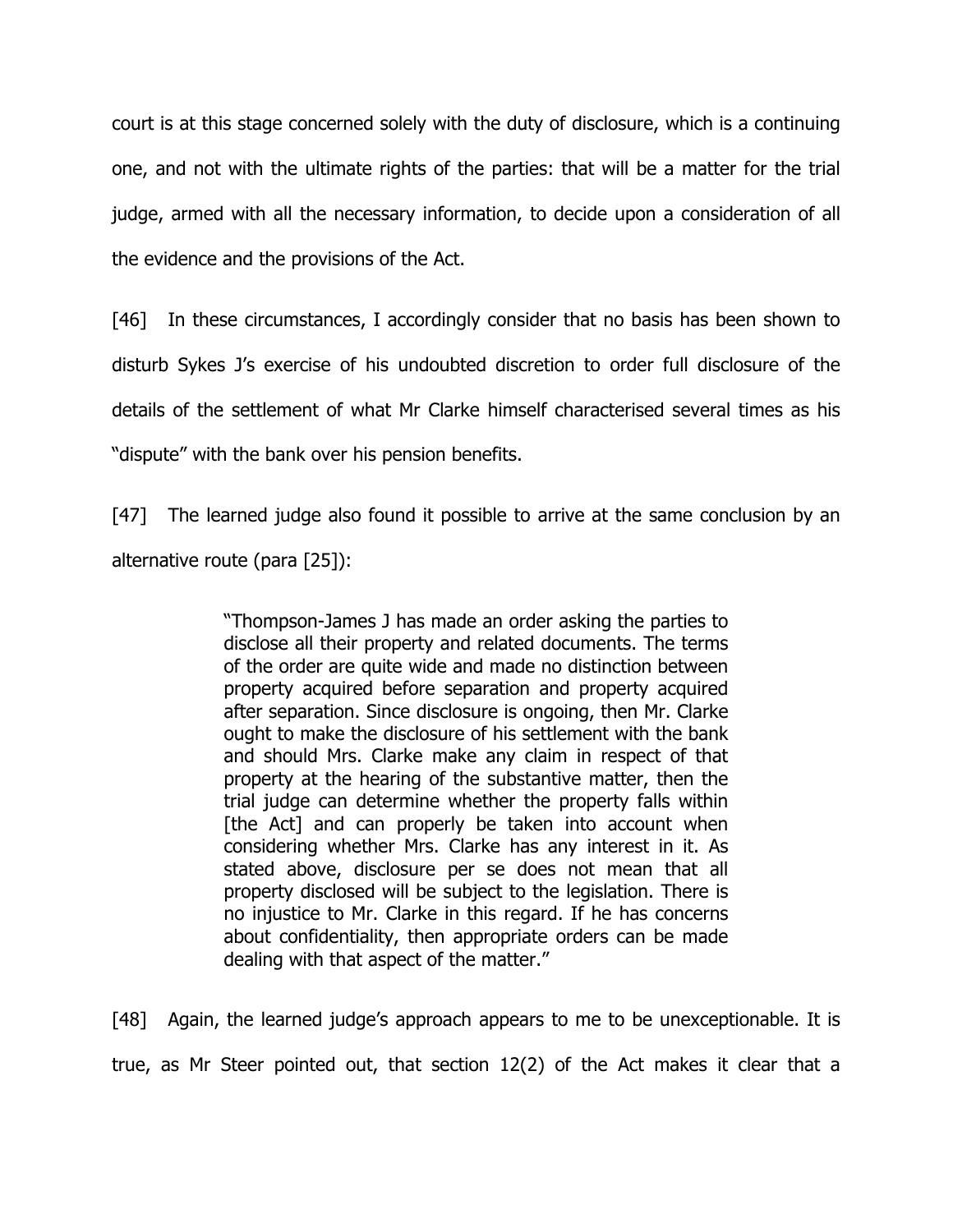spouse's share in property is to be determined "as at the date on which the spouses ceased to live together as man and wife". But it is clear that the judge specifically recognised that an order for disclosure of the terms of Mr Clarke's settlement with the bank at this stage does not necessarily mean that Mrs Clarke thereby becomes entitled to a share of it. As has been seen, Sykes J was at pains to state and reiterate that what was before him was an application for disclosure, and not the trial of the substantive issues in the case. In my respectful view, he was correct to do so. Disclosure is about ensuring that all relevant information is before the court of trial which will ultimately discharge the onerous duty of doing justice between the parties.

[49] I have therefore come to the clear conclusion that this appeal ought not to succeed, for the reasons which I have attempted to state. In arriving at this view, I have not found it necessary to consider Lord Gifford's interesting argument based on **White v White.** It suffices to say, I think, that, as Mr Steer pointed out, the extensive powers given to the court to make financial provision and property adjustment orders under sections 23 and 24 of the English Matrimonial Causes Act 1973, to which effect was given in **White v White**, do not form part of our law.

#### Disposal of the appeal

[50] I would therefore dismiss the appeal and affirm the orders made by Sykes J. Mrs Clarke should have the costs of the appeal, to be taxed if not sooner agreed.

[51] But I cannot leave the matter without proffering profuse apologies to the parties on behalf of the court for the delay in producing this judgment. While there are reasons